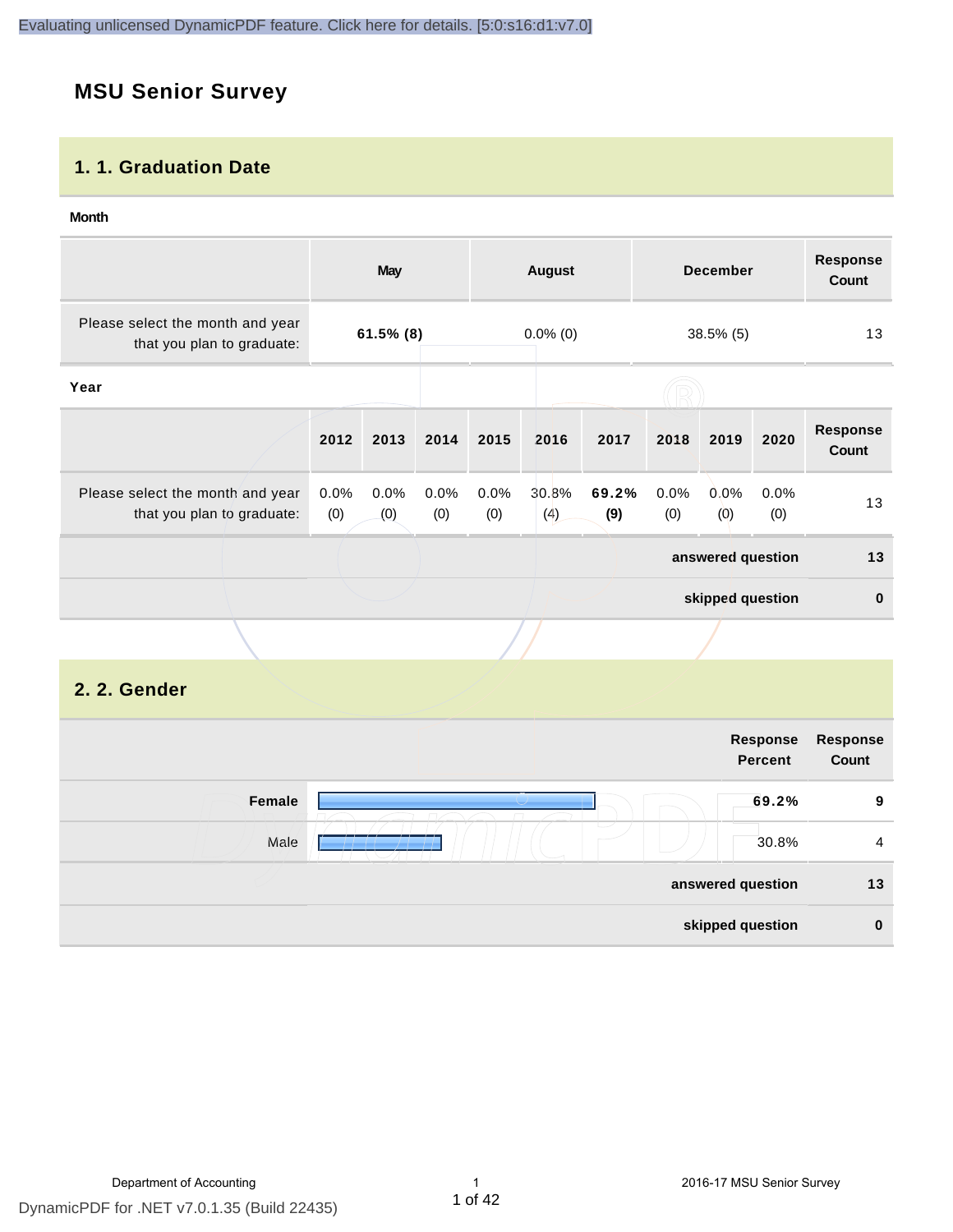#### **3. 3. Ethnic Background**

| . <b>.</b>                                |  |                            |                          |
|-------------------------------------------|--|----------------------------|--------------------------|
|                                           |  | <b>Response</b><br>Percent | <b>Response</b><br>Count |
| White                                     |  | 84.6%                      | 11                       |
| Black/African-American                    |  | 15.4%                      | $\overline{2}$           |
| Asian                                     |  | 0.0%                       | $\pmb{0}$                |
| Hispanic/Latino                           |  | 0.0%                       | $\mbox{O}$               |
| American Indian/Alaskan Native            |  | 0.0%                       | $\mathbf 0$              |
| Native Hawaiian/Other Pacific<br>Islander |  | 0.0%                       | $\mathbf 0$              |
| Two or more races                         |  | 0.0%                       | $\mathsf 0$              |
|                                           |  | answered question          | $13$                     |
|                                           |  | skipped question           | $\pmb{0}$                |
|                                           |  |                            |                          |

# **4. 4. Are you a U.S. citizen?**

|     | Response<br><b>Percent</b> | Response<br>Count |
|-----|----------------------------|-------------------|
| Yes | 100.0%                     | 12                |
| No  | 0.0%<br>$\bigcirc$         | $\mathbf 0$       |
|     | answered question          | $12$              |
|     | skipped question           |                   |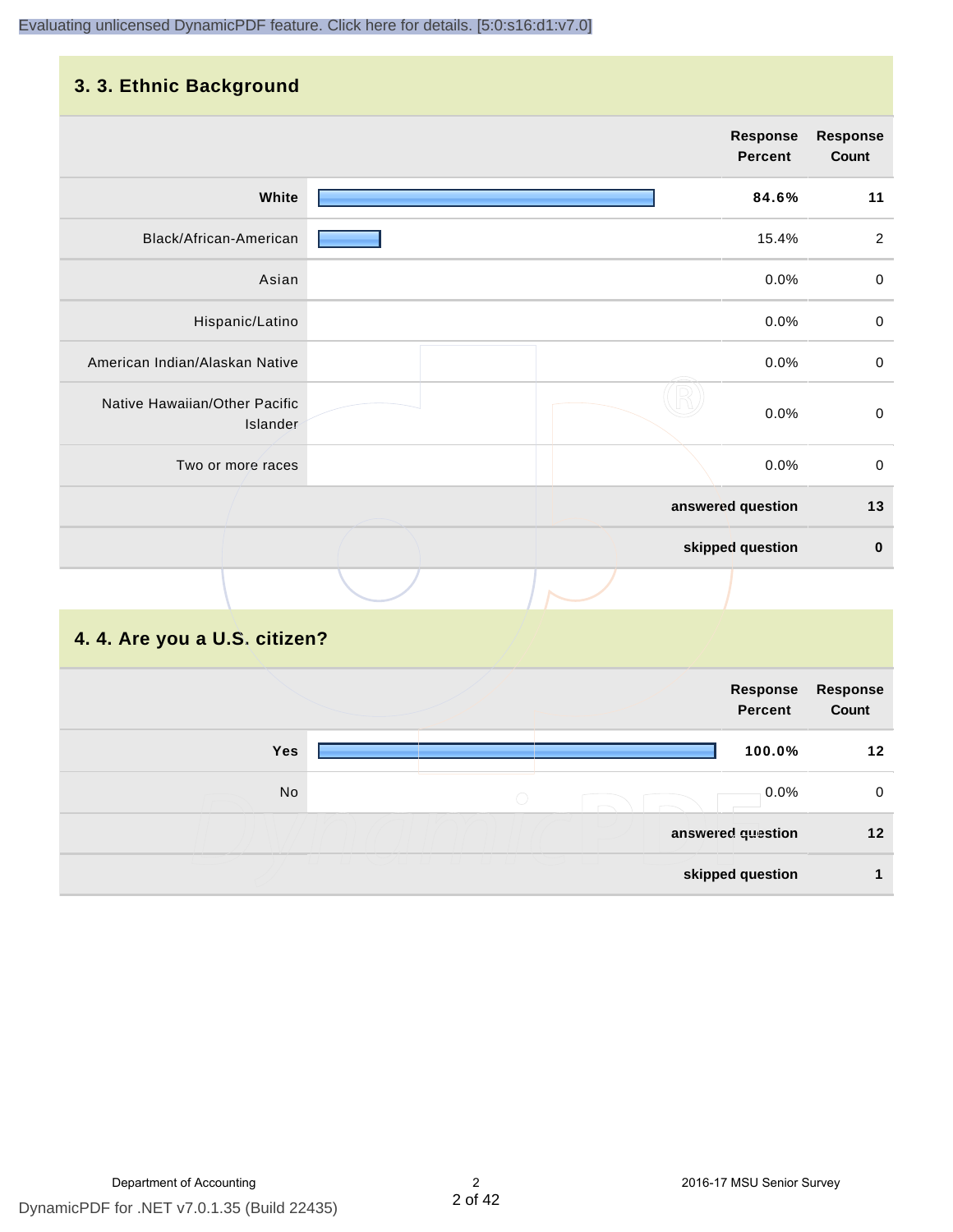# **5. 5. What is your residency classification at MSU? answered question 13 skipped question 0 Response Percent Response Count In-state 76.9% 10** Out-of-state 23.1% 3 International 0.0% 0 [Evaluating unlicensed DynamicPDF feature. Click here for details. \[5:0:s16:d1:v7.0\]](http://www.DynamicPDF.com/dplic/?d=T(EuYmIrxFe0nIre)

DynamicPDF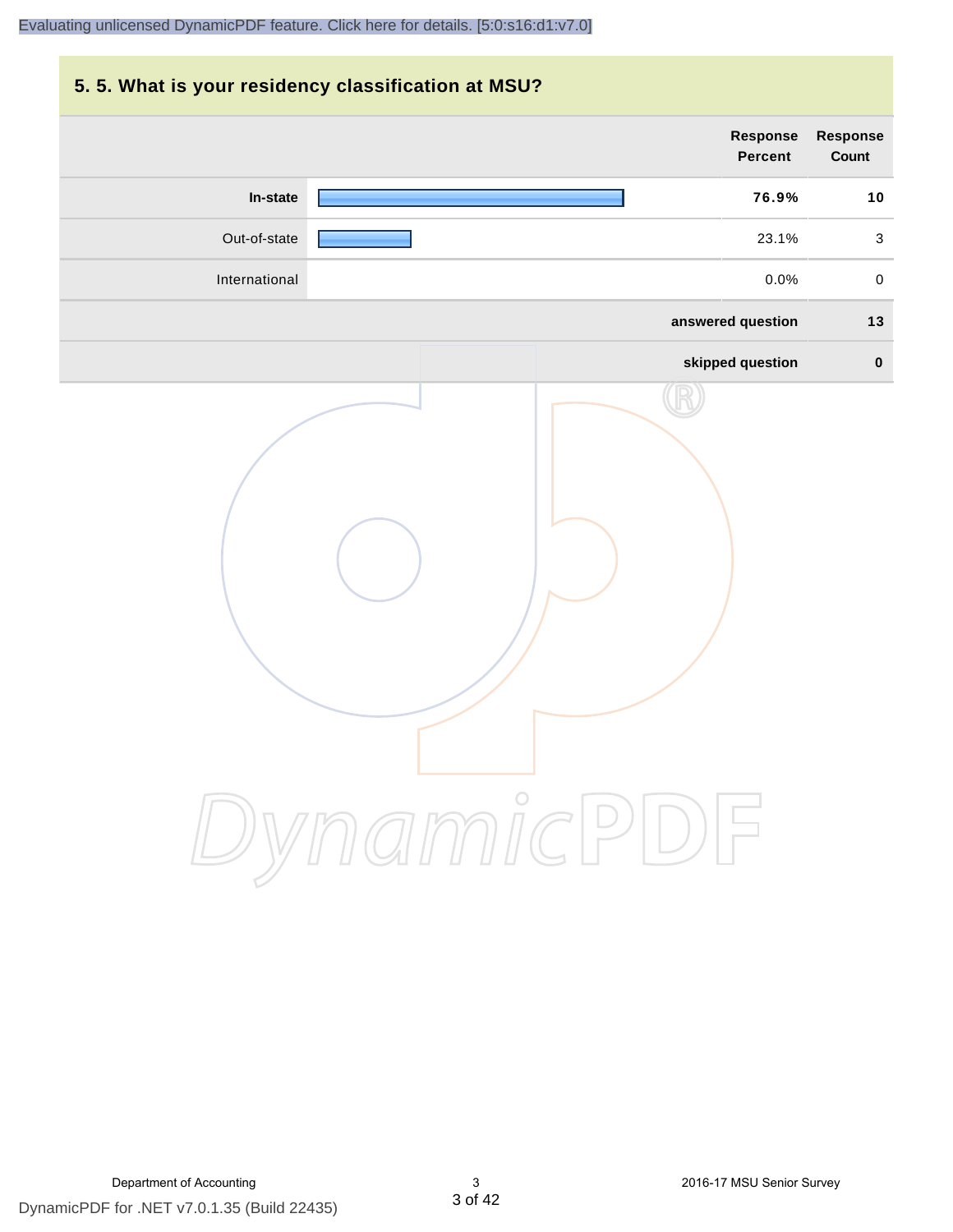# **5. 5. What is your residency classification at MSU? answered question 13 skipped question 0**

#### **6. 6. Age**

| <b>Response</b><br>Count |
|--------------------------|
| 10                       |
| 2                        |
|                          |
| $\mathbf 0$              |
| 13                       |
| $\mathbf 0$              |
|                          |

# **7. 7. Has either of your parents received a bachelor's degree?**

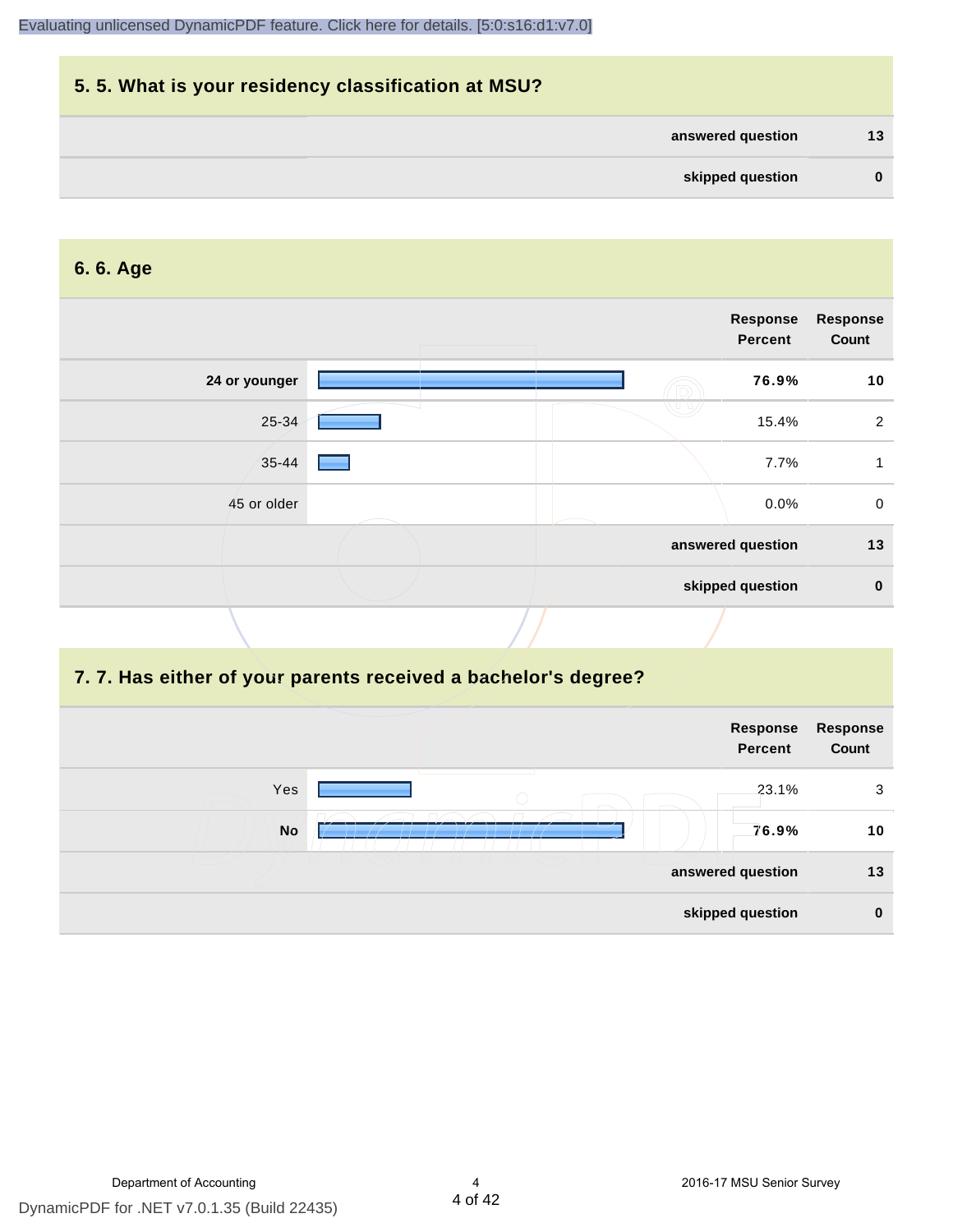#### **8. 8. Has either of your parents received a degree from MSU?**

| Response<br>Count | Response<br>Percent |           |
|-------------------|---------------------|-----------|
| 1                 | 7.7%                | Yes       |
| 12                | 92.3%               | <b>No</b> |
| 13                | answered question   |           |
| $\bf{0}$          | skipped question    |           |
|                   |                     |           |

| 9.9. What was your original entry status to MSU?    |                                   |                          |
|-----------------------------------------------------|-----------------------------------|--------------------------|
|                                                     | <b>Response</b><br><b>Percent</b> | <b>Response</b><br>Count |
| Freshman                                            | 53.8%                             | 7                        |
| Transfer from community<br>college/technical school | 30.8%                             | 4                        |
| Transfer from 4-yr institution                      | 15.4%                             | 2                        |
|                                                     | answered question                 | 13                       |
|                                                     | skipped question                  | $\bf{0}$                 |

**10. 10. How many credits were transferred?**

|             | Response<br>Percent | <b>Response</b><br>Count |
|-------------|---------------------|--------------------------|
| 12 or fewer | 0.0%                | $\mathbf 0$              |
| 13-30       | 0.0%                | $\mathbf 0$              |
| $31 - 60$   | 0.0%                | $\mathbf 0$              |
| Over 60     | 100.0%              | $\bf 6$                  |
|             | answered question   | $\boldsymbol{6}$         |
|             | skipped question    | $\overline{7}$           |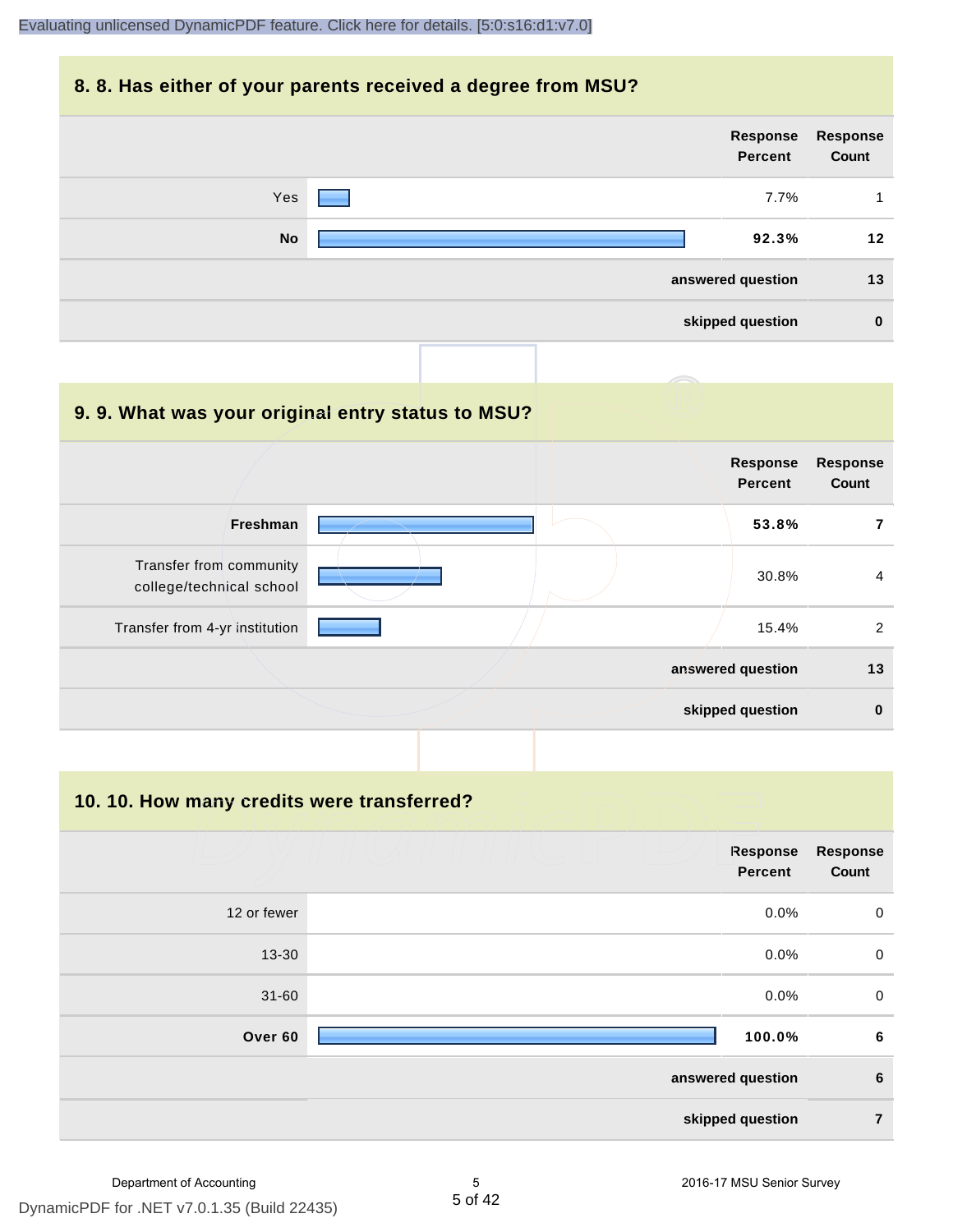### **11. 11. Approximately what percent of your University Studies (general education) classes did you take at MSU?**

|                            |                                                      | Response<br><b>Percent</b>        | <b>Response</b><br>Count |
|----------------------------|------------------------------------------------------|-----------------------------------|--------------------------|
| Under 25%                  |                                                      | 50.0%                             | $\mathbf{3}$             |
| 25-49%                     |                                                      | 16.7%                             | $\mathbf{1}$             |
| 50-74%                     |                                                      | 33.3%                             | $\sqrt{2}$               |
| 75-100%                    |                                                      | 0.0%                              | $\pmb{0}$                |
|                            |                                                      | answered question                 | 6                        |
|                            |                                                      | skipped question                  | $\overline{7}$           |
|                            |                                                      |                                   |                          |
|                            | 12. 12. What has been your attendance status at MSU? |                                   |                          |
|                            |                                                      | <b>Response</b><br><b>Percent</b> | <b>Response</b><br>Count |
| <b>Primarily full-time</b> |                                                      | 100.0%                            | 13                       |
| Primarily part-time        |                                                      | 0.0%                              | $\mathbf 0$              |
|                            |                                                      | answered question                 | 13                       |
|                            |                                                      | skipped question                  | $\pmb{0}$                |
|                            | $\curvearrowright$                                   |                                   |                          |

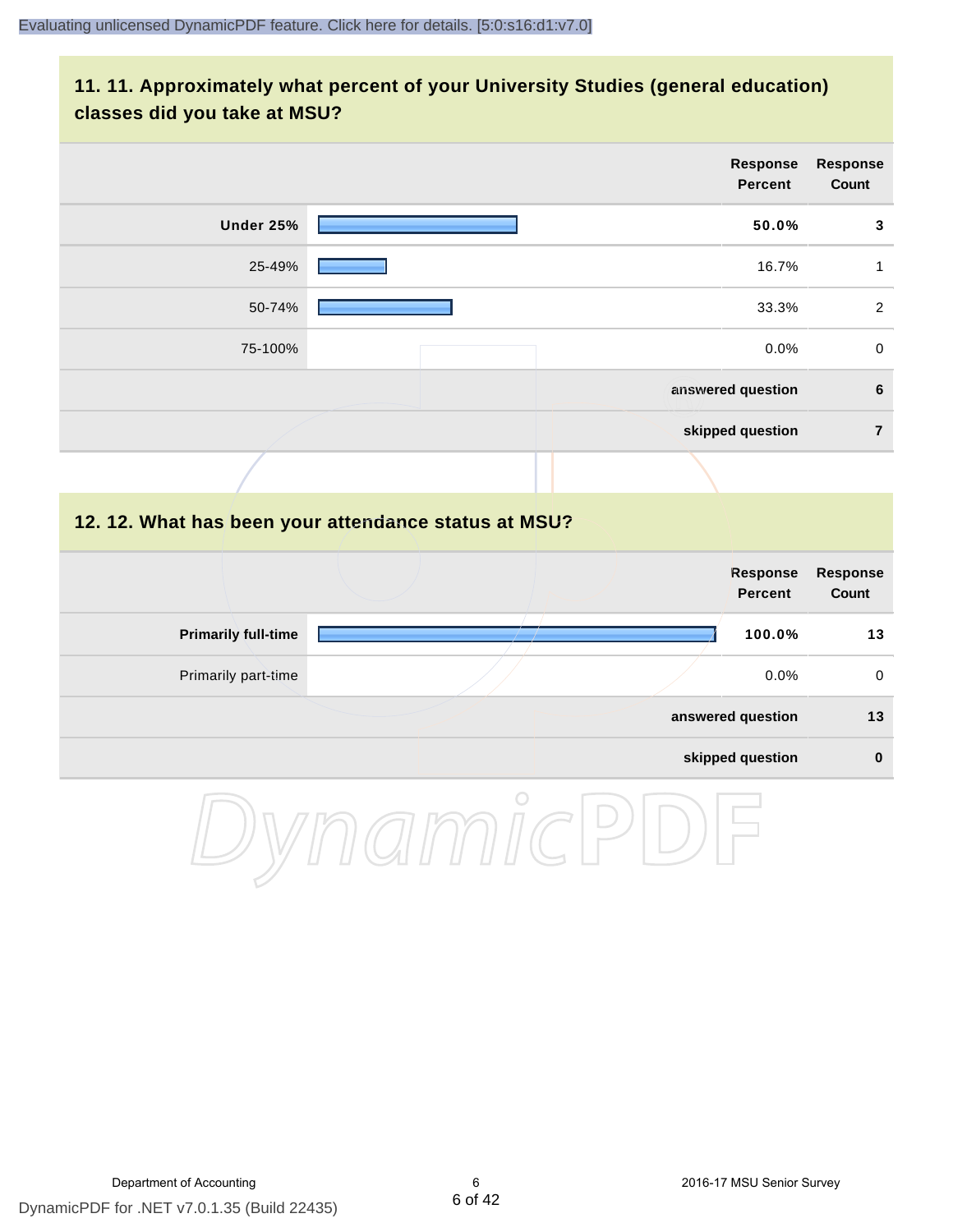#### **13. 13. In which Residential College are you a member?**

|                            | <b>Response</b><br><b>Percent</b> | <b>Response</b><br>Count |
|----------------------------|-----------------------------------|--------------------------|
| Do not know                | 0.0%                              | $\mathbf 0$              |
| <b>Clark College</b>       | 15.4%                             | $\overline{2}$           |
| <b>Elizabeth College</b>   | 30.8%                             | 4                        |
| Franklin-Springer Colleges | 0.0%                              | $\,0\,$                  |
| <b>Hart College</b>        | 7.7%                              | $\mathbf{1}$             |
| <b>Hester College</b>      | 7.7%                              | $\mathbf{1}$             |
| Regents College            | 15.4%                             | $\overline{2}$           |
| Richmond College           | 7.7%                              | $\mathbf{1}$             |
| White College              | 15.4%                             | $\overline{2}$           |
|                            | answered question                 | 13                       |
|                            | skipped question                  | $\pmb{0}$                |

DynamicPDF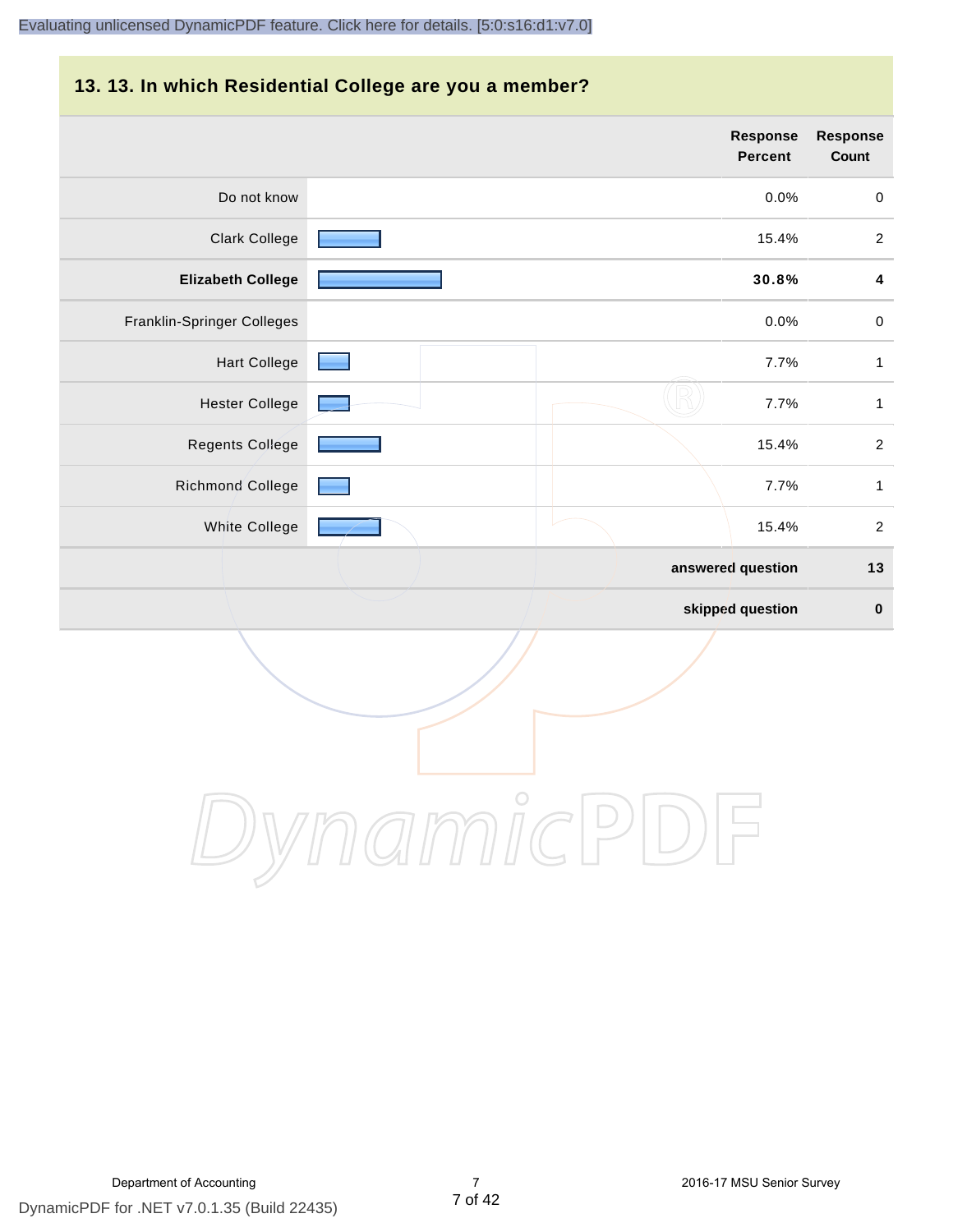# **13. 13. In which Residential College are you a member? answered question 13 skipped question 0**

# **14. 14. Have you ever received any type of Financial Aid while at MSU? (scholarships, grants, work-study, etc.)**



**15. 15. How many years will it take you to complete your degree from the point of your initial enrollment in college (including any time at a previous institution)?**

|               | <b>Response</b><br>Percent                             | Response<br>Count |
|---------------|--------------------------------------------------------|-------------------|
| Two           | 0.0%                                                   | $\mathbf 0$       |
| Three         | $\bigcirc$<br>7.7%                                     | $\mathbf{1}$      |
| Four          | 53.8%<br>$\prime$ in the set of $\sim$<br>$\mathbf{r}$ | $\overline{7}$    |
| Five          | 15.4%                                                  | $\overline{2}$    |
| Six           | 7.7%                                                   | 1                 |
| More than six | 15.4%                                                  | $\overline{2}$    |
|               | answered question                                      | 13                |
|               | skipped question                                       | $\pmb{0}$         |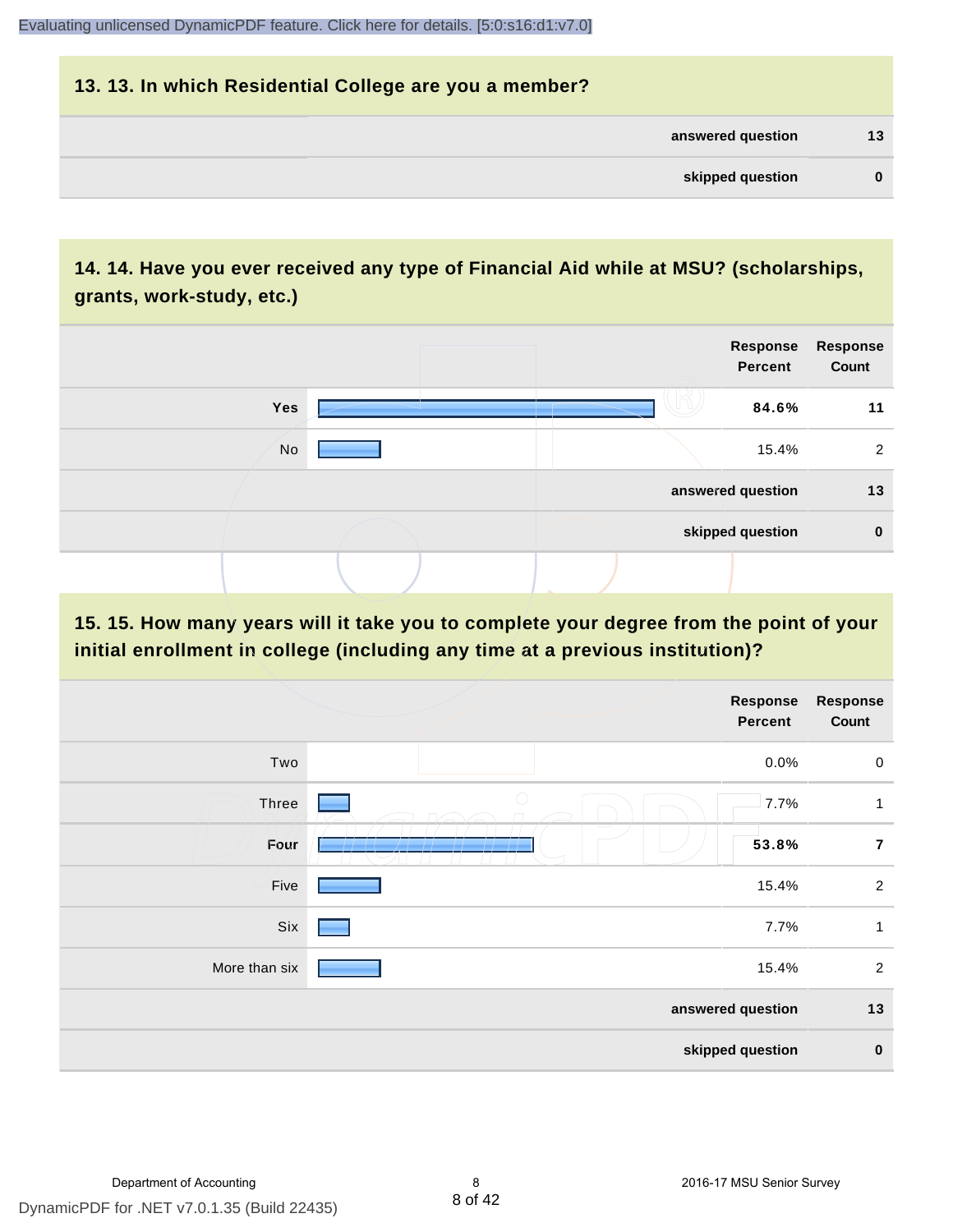#### **16. 16. In what range does your grade point average fall?**

|                | Response<br>Percent | Response<br>Count       |
|----------------|---------------------|-------------------------|
| Less than 2.00 | 0.0%                | $\pmb{0}$               |
| $2.00 - 2.50$  | 0.0%                | $\mathsf{O}\xspace$     |
| 2.51-3.00      | 23.1%               | $\mathbf{3}$            |
| $3.01 - 3.50$  | 38.5%               | $\overline{\mathbf{5}}$ |
| $3.51 - 4.00$  | 38.5%               | ${\bf 5}$               |
|                | answered question   | 13                      |
|                | skipped question    | $\pmb{0}$               |
|                |                     |                         |

DynamicPDF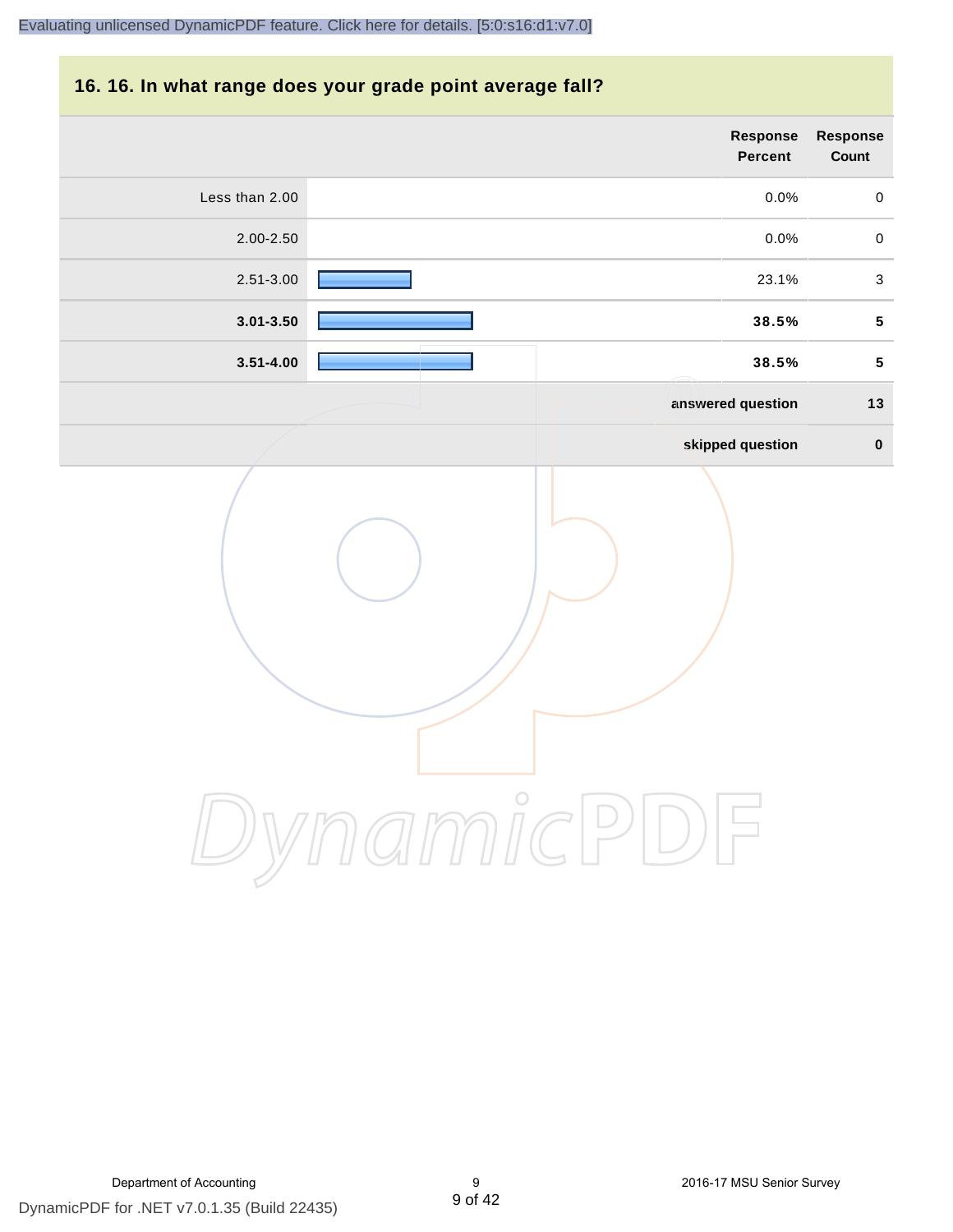|                                                          |            | <b>Response</b><br><b>Percent</b> | <b>Response</b><br>Count |
|----------------------------------------------------------|------------|-----------------------------------|--------------------------|
| <b>Accounting</b>                                        |            | 100.0%                            | 13                       |
| Advertising                                              |            | 0.0%                              | $\pmb{0}$                |
| Agricultural Science & Technology<br>(associate's)       |            | 0.0%                              | $\mathbf 0$              |
| Agricultural Science (bachelor's)                        |            | 0.0%                              | $\mathbf 0$              |
| Animal Technology/Animal-Equine                          |            | 0.0%                              | $\mathbf 0$              |
| Animal Technology/Vet Tech,<br>Pre-Vet                   |            | 0.0%                              | $\mathbf 0$              |
| <b>Applied Physics</b>                                   |            | 0.0%                              | $\pmb{0}$                |
| Art                                                      |            | 0.0%                              | $\mathbf 0$              |
| <b>Athletic Training</b>                                 |            | 0.0%                              | $\,0\,$                  |
| Biology                                                  |            | 0.0%                              | $\mathbf 0$              |
| <b>Business Administration</b><br>(associate's)          |            | 0.0%                              | $\mathbf 0$              |
| <b>Business Administration</b><br>(bachelor's)           | $\bigcirc$ | 0.0%                              | $\mathbf 0$              |
| <b>Career &amp; Technical Education</b><br>(associate's) |            | 0.0%                              | $\mathbf 0$              |
| <b>Career &amp; Technical Education</b><br>(bachelor's)  |            | 0.0%                              | $\mathbf 0$              |
| Chemistry                                                |            | 0.0%                              | $\mathbf 0$              |
| Civil Engineering Technology<br>(associate's)            |            | 0.0%                              | $\pmb{0}$                |
|                                                          |            | answered question                 | $13$                     |
|                                                          |            | skipped question                  | $\pmb{0}$                |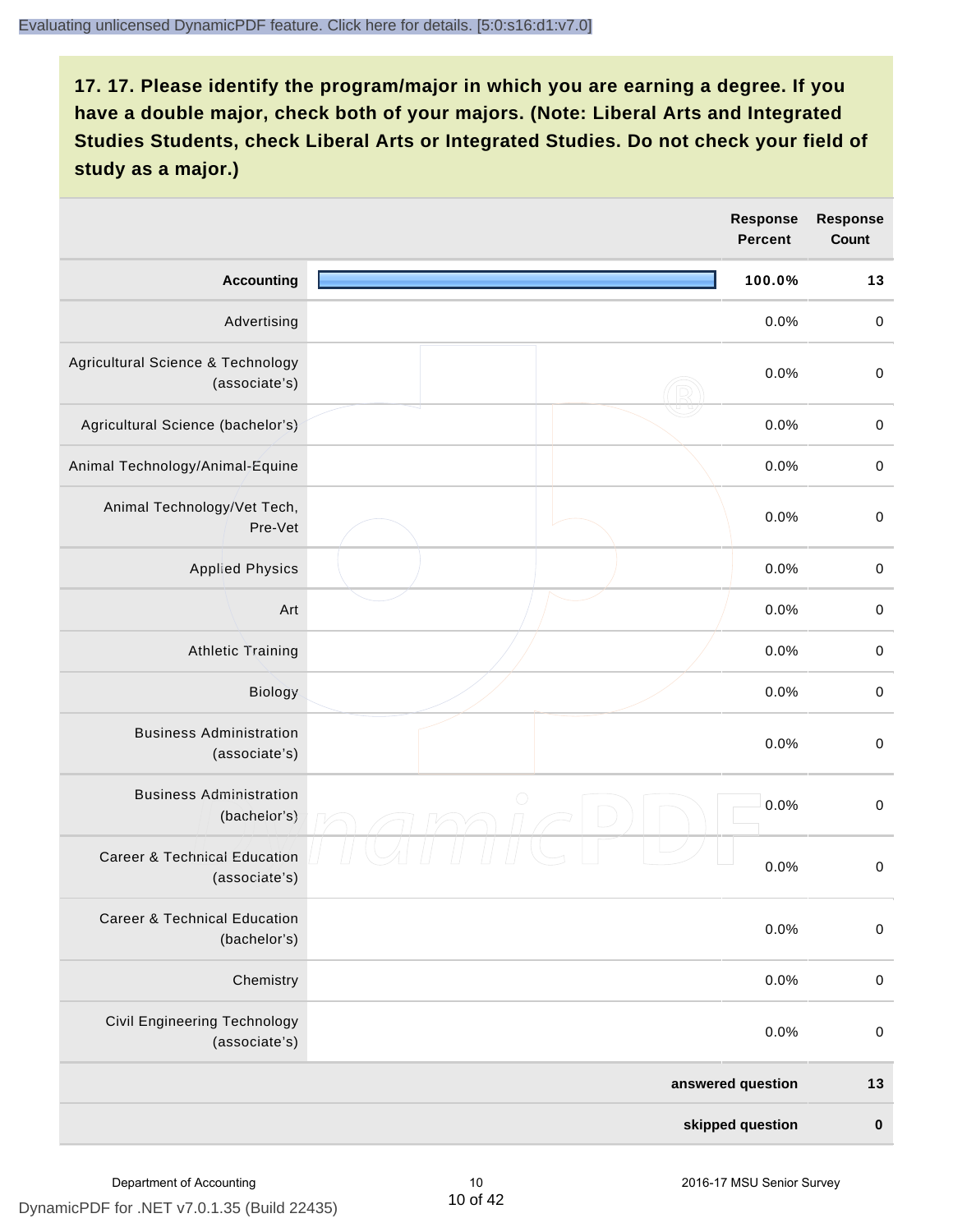| <b>Civil Engineering Technology</b><br>(bachelor's) | 0.0%               | $\mbox{O}$  |
|-----------------------------------------------------|--------------------|-------------|
| <b>Communication Disorders</b>                      | 0.0%               | $\mathbf 0$ |
| <b>Community Health</b>                             | 0.0%               | $\,0\,$     |
| <b>Computer Information Systems</b>                 | 0.0%               | $\,0\,$     |
| <b>Computer Science</b>                             | 0.0%               | $\mathbf 0$ |
| Creative Writing (BFA)                              | 0.0%               | $\mathbf 0$ |
| <b>Criminal Justice</b>                             | 0.0%               | $\mathbf 0$ |
| Economics                                           | 0.0%               | $\,0\,$     |
| <b>Electromechanical Engineering</b><br>Technology  | 0.0%               | $\pmb{0}$   |
| <b>Elementary School Education</b>                  | 0.0%               | $\mathbf 0$ |
| <b>Engineering Graphics &amp; Design</b>            | 0.0%               | $\pmb{0}$   |
| <b>Engineering Physics</b>                          | 0.0%               | $\pmb{0}$   |
| English                                             | 0.0%               | $\pmb{0}$   |
| English Education (TESOL)                           | 0.0%<br>$\bigcirc$ | $\mathbf 0$ |
| <b>Exercise Science</b>                             | 0.0%               | $\pmb{0}$   |
| Finance                                             | 0.0%               | $\,0\,$     |
| French                                              | 0.0%               | $\pmb{0}$   |
| General Studies (associate's)                       | 0.0%               | $\mathbf 0$ |
| Geosciences                                         | 0.0%               | $\mathbf 0$ |
| German                                              | 0.0%               | $\mathbf 0$ |
|                                                     | answered question  | $13$        |
|                                                     | skipped question   | $\pmb{0}$   |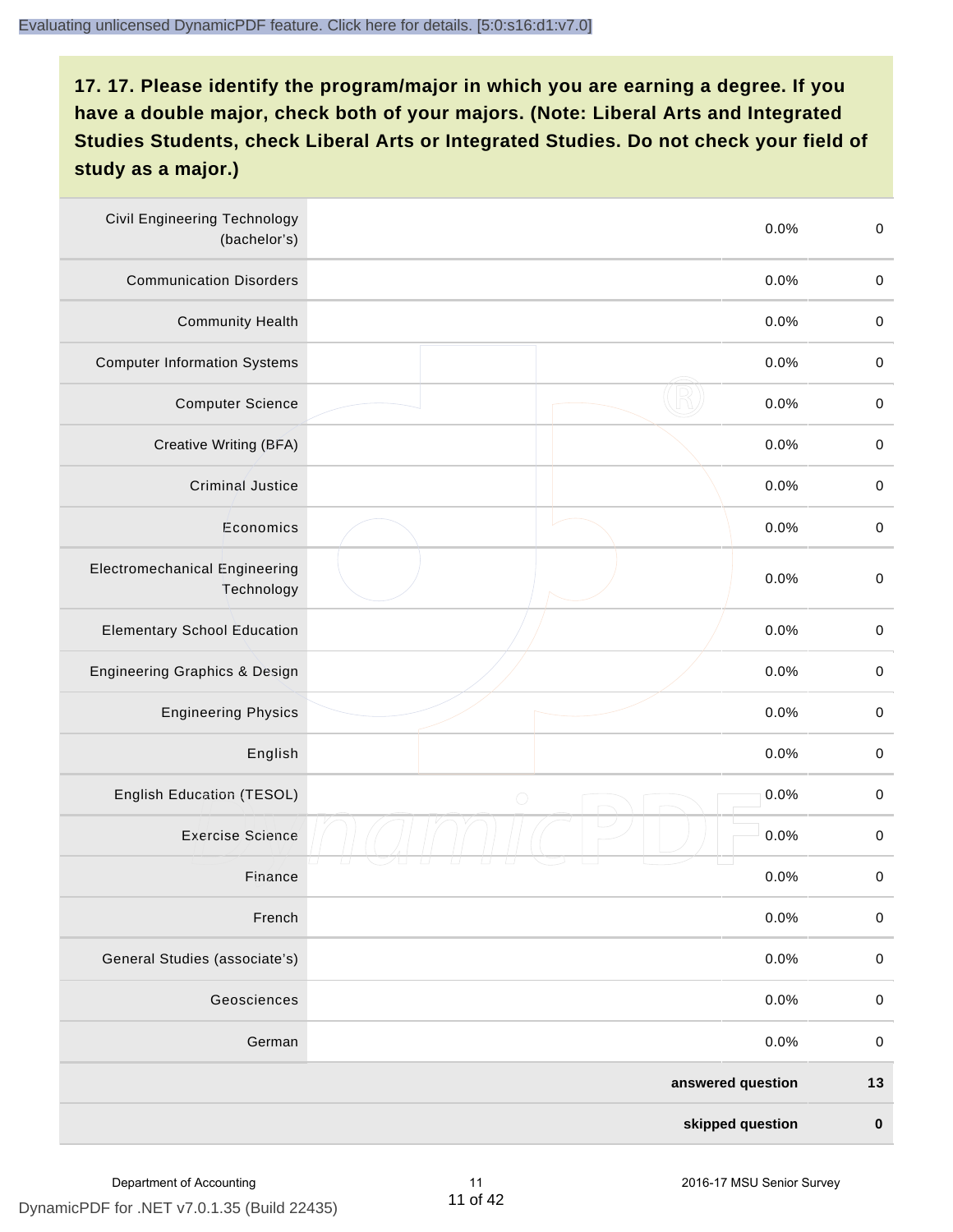| <b>Graphic Communications Media</b>            |                   | 0.0%             | $\,0\,$     |
|------------------------------------------------|-------------------|------------------|-------------|
| Health & Physical Education                    |                   | 0.0%             | $\mathbf 0$ |
| <b>Health Information Administration</b>       |                   | 0.0%             | $\mathbf 0$ |
| History                                        |                   | 0.0%             | $\pmb{0}$   |
| <b>Industrial Technology</b><br>(associate's)  |                   | 0.0%             | $\mathbf 0$ |
| Integrated Studies (BIS)                       |                   | 0.0%             | $\mathbf 0$ |
| Interdisciplinary Early Childhood<br>Education |                   | 0.0%             | $\pmb{0}$   |
| <b>Interior Design</b>                         |                   | 0.0%             | $\pmb{0}$   |
| <b>International Business</b>                  |                   | 0.0%             | $\mathbf 0$ |
| <b>International Studies</b>                   |                   | 0.0%             | $\,0\,$     |
| Japanese                                       |                   | 0.0%             | $\,0\,$     |
| Journalism                                     |                   | 0.0%             | $\pmb{0}$   |
| Learning & Behavior Disorders                  |                   | 0.0%             | $\pmb{0}$   |
| <b>Liberal Arts</b>                            | $\bigcirc$        | 0.0%             | $\pmb{0}$   |
| Logistics & Supply Chain<br>Management         |                   | 0.0%             | $\pmb{0}$   |
| Management                                     |                   | 0.0%             | $\pmb{0}$   |
| <b>Manufacturing Technology</b>                |                   | 0.0%             | $\pmb{0}$   |
| Marketing                                      |                   | 0.0%             | $\mathbf 0$ |
| Mathematics                                    |                   | 0.0%             | $\,0\,$     |
|                                                | answered question |                  | $13$        |
|                                                |                   | skipped question | $\pmb{0}$   |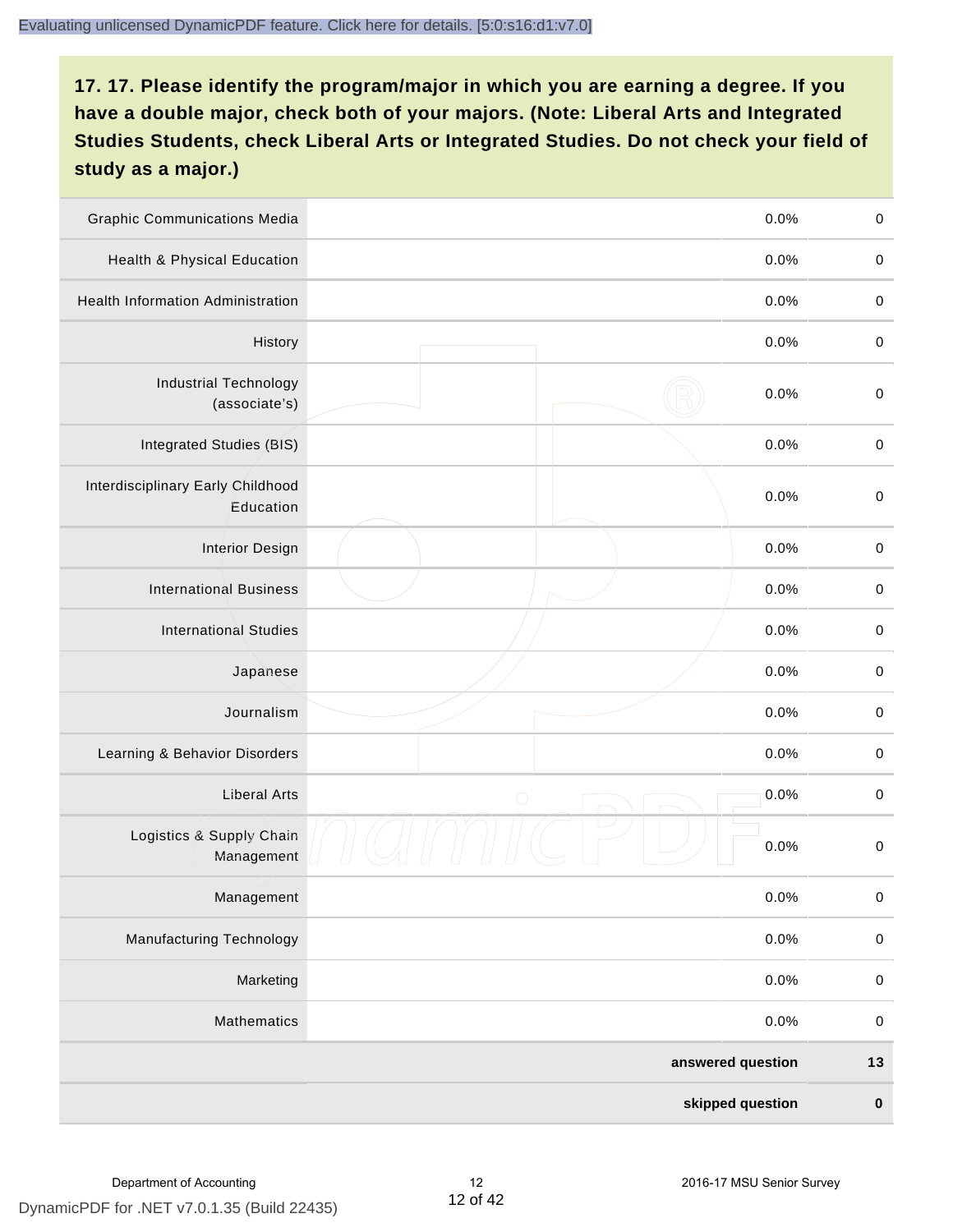| <b>Middle School Education</b>            | 0.0%               | $\,0\,$     |
|-------------------------------------------|--------------------|-------------|
| Music                                     | 0.0%               | $\pmb{0}$   |
| <b>Music Business</b>                     | 0.0%               | $\mathbf 0$ |
| Nonprofit Leadership Studies              | 0.0%               | $\pmb{0}$   |
| Nursing                                   | 0.0%               | $\pmb{0}$   |
| Nursing/RN to BSN                         | 0.0%               | $\,0\,$     |
| Nutrition, Dietetics, & Food Mgmt         | 0.0%               | $\pmb{0}$   |
| Occupational Safety and Health            | 0.0%               | $\mathbf 0$ |
| Organizational Communication              | 0.0%               | $\pmb{0}$   |
| Philosophy                                | 0.0%               | $\pmb{0}$   |
| Physics                                   | 0.0%               | $\,0\,$     |
| <b>Political Science</b>                  | 0.0%               | $\mathbf 0$ |
| Psychology                                | 0.0%               | $\mathbf 0$ |
| <b>Public Administration</b>              | 0.0%               | $\pmb{0}$   |
| <b>Public Relations</b>                   | 0.0%<br>$\bigcirc$ | $\pmb{0}$   |
| <b>Recreation &amp; Leisure Services</b>  | 0.0%               | $\,0\,$     |
| Social Work                               | 0.0%               | $\,0\,$     |
| Sociology                                 | 0.0%               | $\mathbf 0$ |
| Spanish                                   | 0.0%               | $\pmb{0}$   |
| <b>Telecommunications Systems</b><br>Mgmt | 0.0%               | $\pmb{0}$   |
|                                           | answered question  | $13$        |
|                                           | skipped question   | $\pmb{0}$   |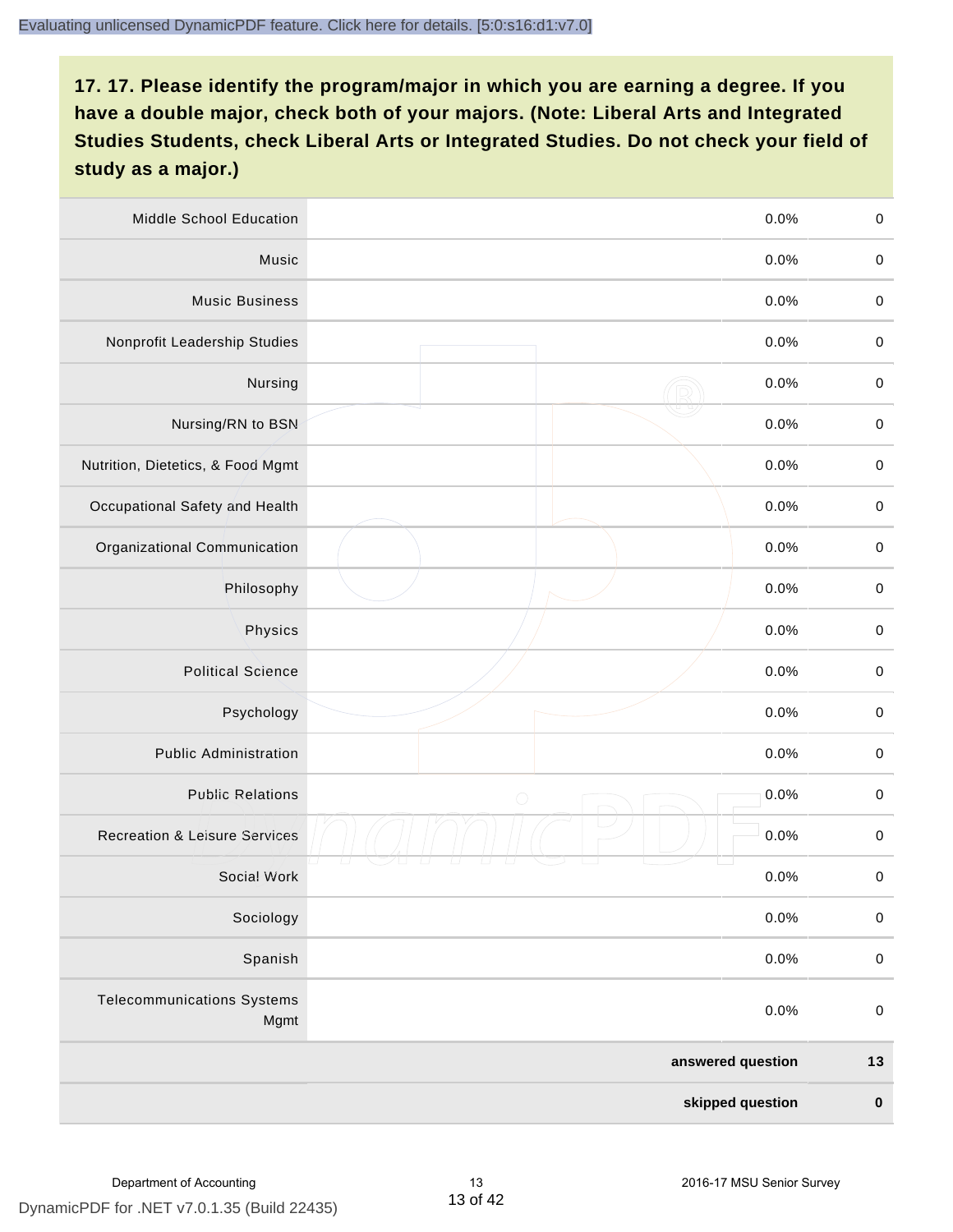| <b>Television Production</b>    | $0.0\%$           | 0  |
|---------------------------------|-------------------|----|
| Theatre                         | $0.0\%$           | 0  |
| Wildlife & Conservation Biology | $0.0\%$           | 0  |
|                                 | answered question | 13 |
|                                 | skipped question  | 0  |
|                                 | .                 |    |

#### **18. 20. What is the highest degree you eventually hope to receive?**

|               |  |  | Response<br>Percent | <b>Response</b><br>Count |
|---------------|--|--|---------------------|--------------------------|
| Associate     |  |  | 0.0%                | $\mathbf 0$              |
| Baccalaureate |  |  | 15.4%               | $\overline{2}$           |
| Graduate      |  |  | 76.9%               | 10                       |
| Professional  |  |  | 7.7%                | 1                        |
|               |  |  | answered question   | 13                       |
|               |  |  | skipped question    | $\mathbf 0$              |
|               |  |  |                     |                          |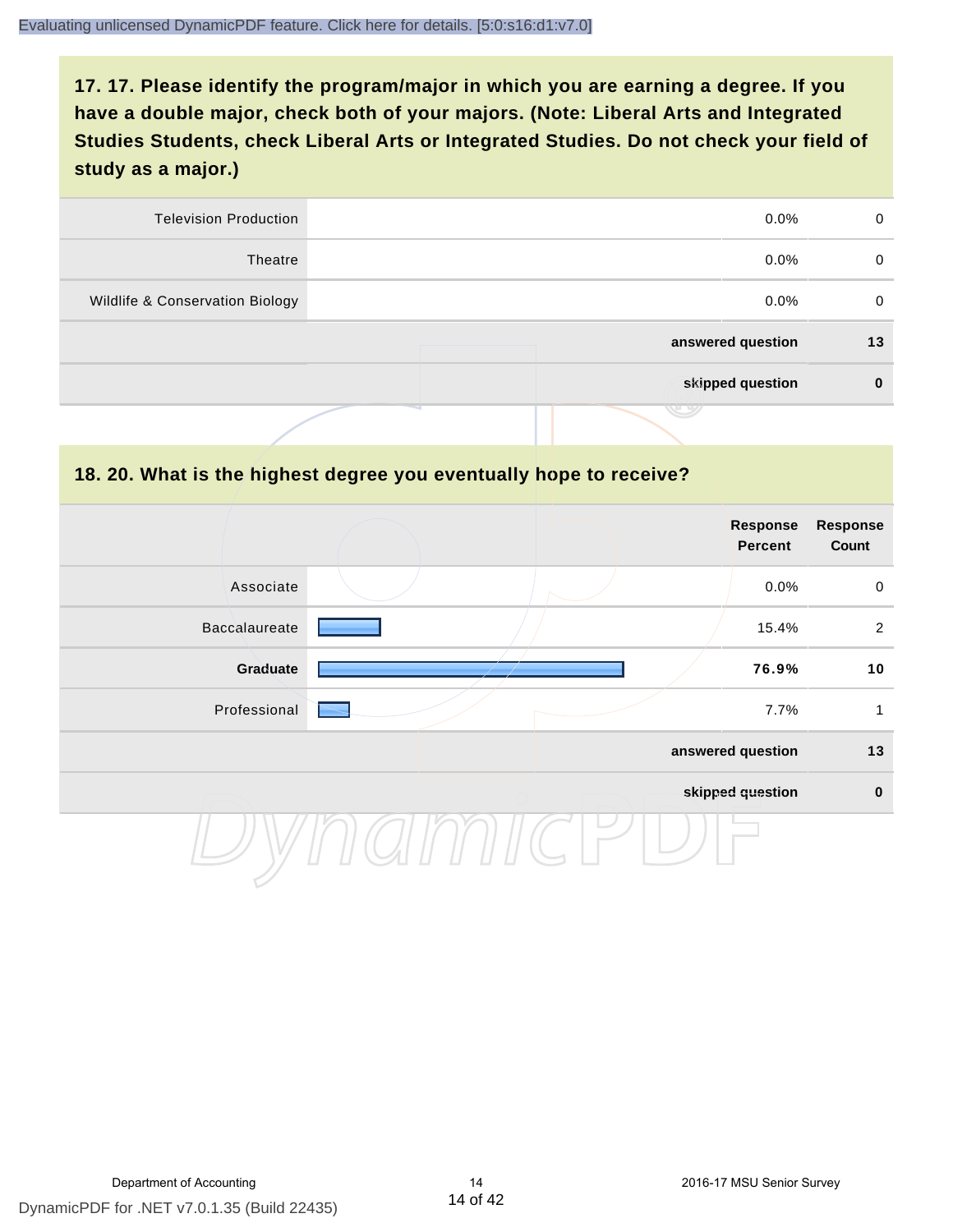| 19. 21. Which best describes your situation? |                                   |                                 |
|----------------------------------------------|-----------------------------------|---------------------------------|
|                                              | <b>Response</b><br><b>Percent</b> | <b>Response</b><br><b>Count</b> |
| Did not change major/area                    | 61.5%                             | 8                               |
| Did not initially declare major/area         | 0.0%                              | $\mathbf 0$                     |
| Changed major/area                           | 38.5%                             | 5                               |
|                                              | answered question                 | 13                              |
|                                              | skipped question                  | $\bf{0}$                        |
|                                              | DynamicPDF                        |                                 |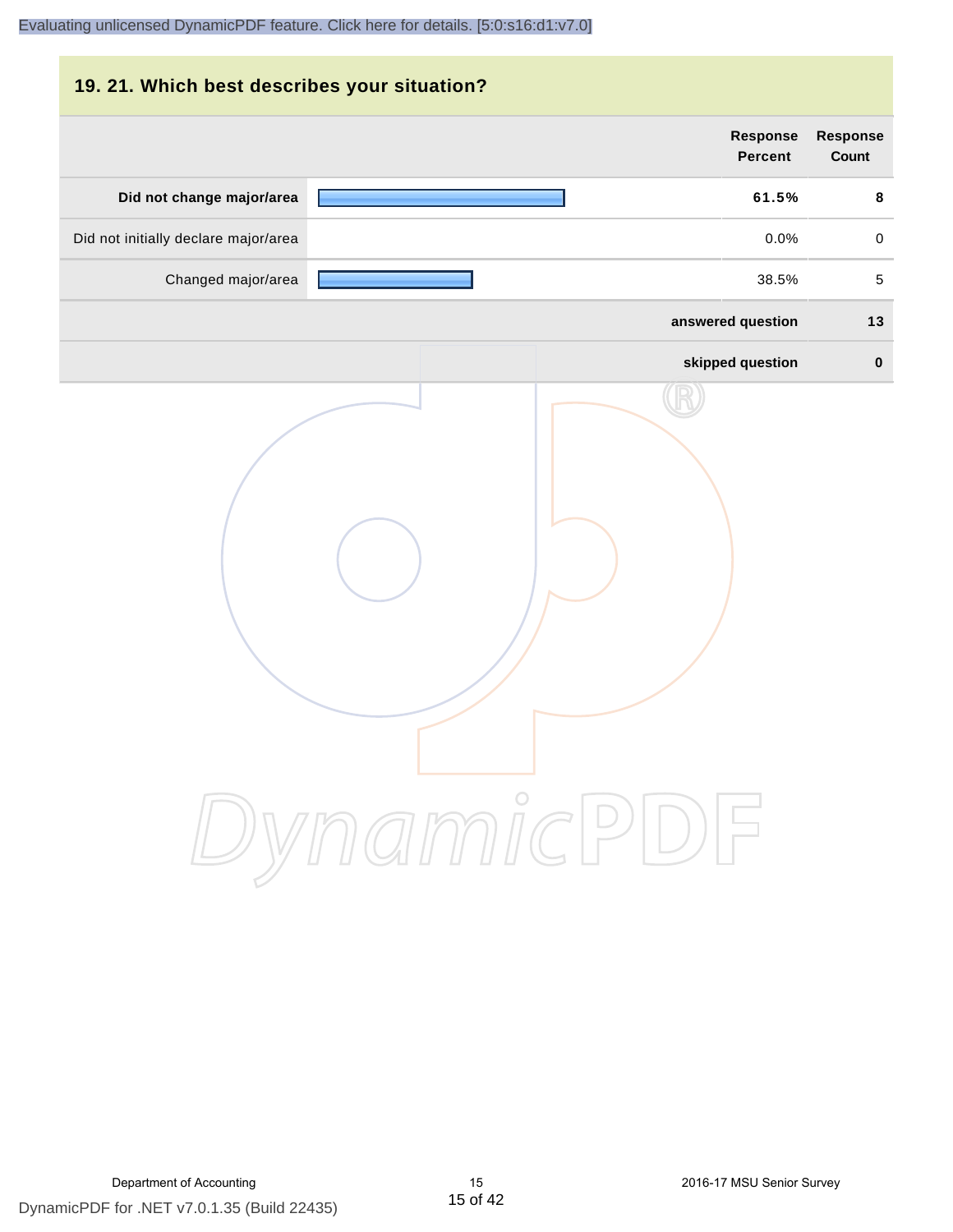# **19. 21. Which best describes your situation? answered question 13 skipped question 0**

# **20. 22. While school was in session during the past year, how many hours per week, on average, did you work for pay?**

|                    |  | Response<br><b>Percent</b> | <b>Response</b><br>Count |
|--------------------|--|----------------------------|--------------------------|
| Did not work       |  | 23.1%                      | $\mathbf{3}$             |
| Worked 1-10 hrs    |  | $0.0\%$                    | $\mathbf 0$              |
| Worked 11-20 hrs   |  | 38.5%                      | $5\phantom{.0}$          |
| Worked 21-30 hrs   |  | 15.4%                      | $\overline{2}$           |
| Worked 31-40 hrs   |  | 23.1%                      | $\mathbf{3}$             |
| Worked over 40 hrs |  | $0.0\%$                    | $\mathbf 0$              |
|                    |  | answered question          | 13                       |
|                    |  | skipped question           | $\mathbf 0$              |

**21. 23. For the most part, were classes offered at times convenient to you?**

|                  | Response<br>Percent | <b>Response</b><br>Count |
|------------------|---------------------|--------------------------|
| <b>Yes</b>       | 92.3%               | 12                       |
| No               | 7.7%                |                          |
|                  | answered question   | 13                       |
| skipped question |                     | $\bf{0}$                 |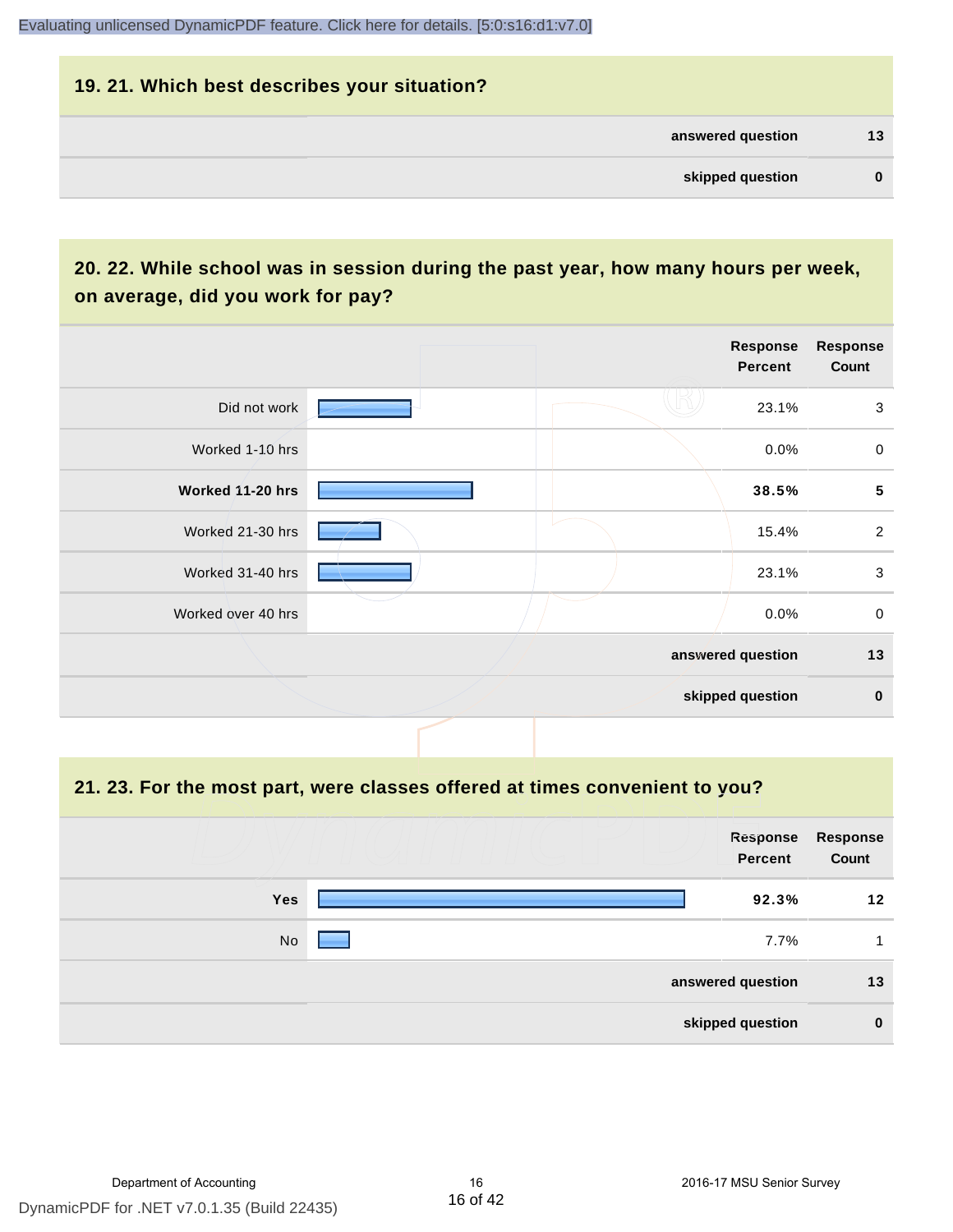#### **22. 24. What time would you have preferred?**

| <b>Response</b><br>Count | Response<br>Percent |                |
|--------------------------|---------------------|----------------|
| $\mathbf 0$              | $0.0\%$             | Late afternoon |
| $\mathbf 0$              | 0.0%                | Evening        |
| $\mathbf 0$              | 0.0%                | Weekend        |
| 1                        | 100.0%              | During the day |
| $\mathbf 0$              | 0.0%                | Online         |
| $\mathbf{1}$             | answered question   |                |
| 12                       | skipped question    |                |
|                          |                     |                |

# **23. 25. Which best describes the location where you completed the majority of your courses?**

|                        |            | <b>Response</b><br><b>Percent</b> | <b>Response</b><br>Count |
|------------------------|------------|-----------------------------------|--------------------------|
| <b>Murray</b>          |            | 100.0%                            | 13                       |
| Paducah                |            | 0.0%                              | $\mathbf 0$              |
| Ft. Campbell           |            | 0.0%                              | $\mathbf 0$              |
| Madisonville           | $\bigcirc$ | 0.0%                              | $\mathbf 0$              |
| Hopkinsville           |            | 0.0%                              | $\pmb{0}$                |
| Henderson              |            | 0.0%                              | $\,0\,$                  |
| Online                 |            | 0.0%                              | $\pmb{0}$                |
| Other (please specify) |            | 0.0%                              | $\mathsf 0$              |
|                        |            | answered question                 | $13$                     |
|                        |            | skipped question                  | $\pmb{0}$                |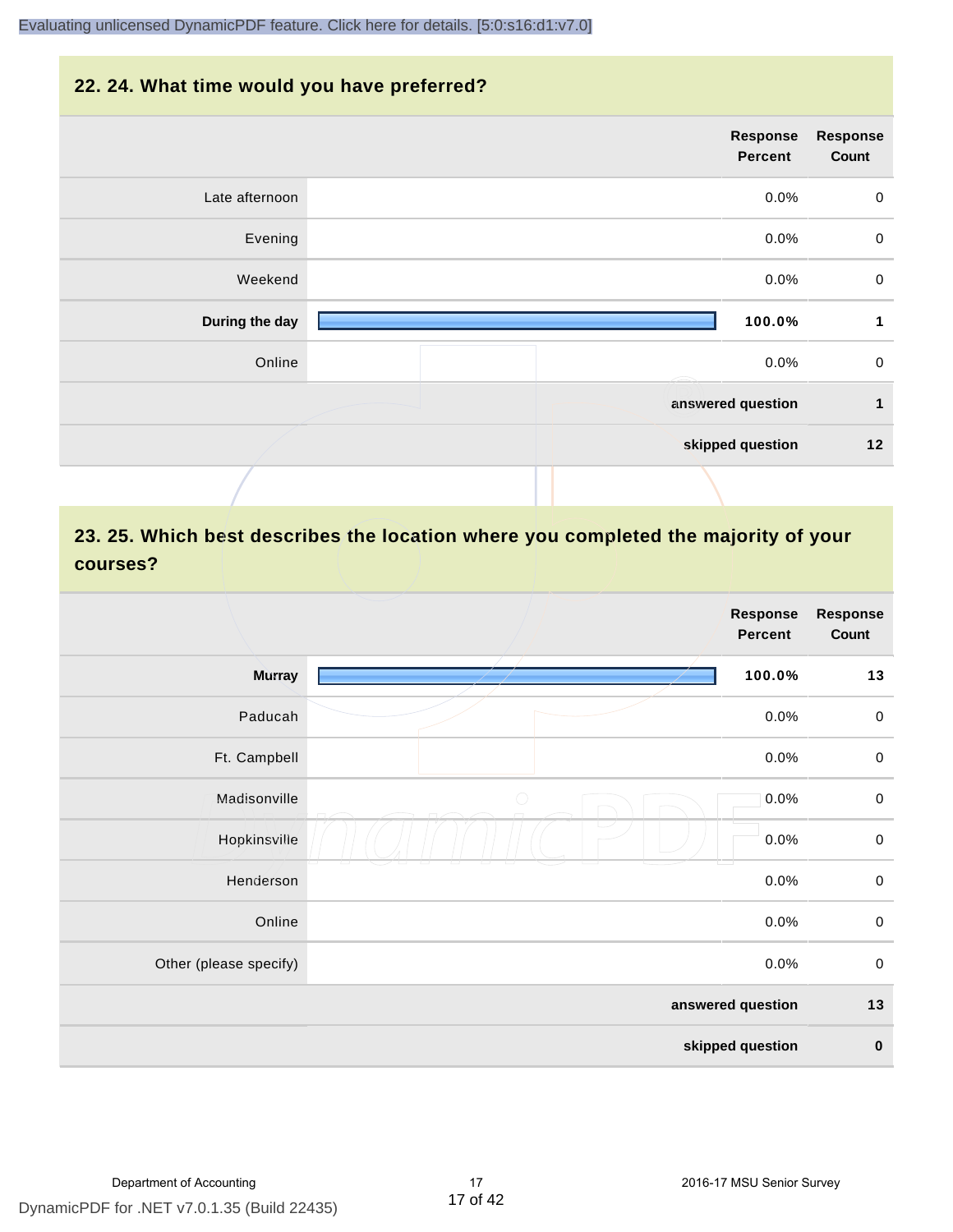#### **24. 26. Did you take any online courses while at Murray State?**

| <b>Response</b> | Response          |     |
|-----------------|-------------------|-----|
| Count           | Percent           |     |
| 8               | 61.5%             | Yes |
| 5               | 38.5%             | No  |
| 13              | answered question |     |
| $\mathbf 0$     | skipped question  |     |
|                 |                   |     |

# **25. 27. Did it take you an extra semester or more to complete degree requirements at Murray State?**

| <b>Response</b><br>Response<br>Percent<br>Count |         |                            |
|-------------------------------------------------|---------|----------------------------|
| 23.1%<br>$\mathbf{3}$                           |         | Yes                        |
| 10<br>76.9%                                     | -17     | $\mathop{\sf No}\nolimits$ |
| answered question<br>13                         |         |                            |
| skipped question<br>$\pmb{0}$                   |         |                            |
|                                                 | $\circ$ |                            |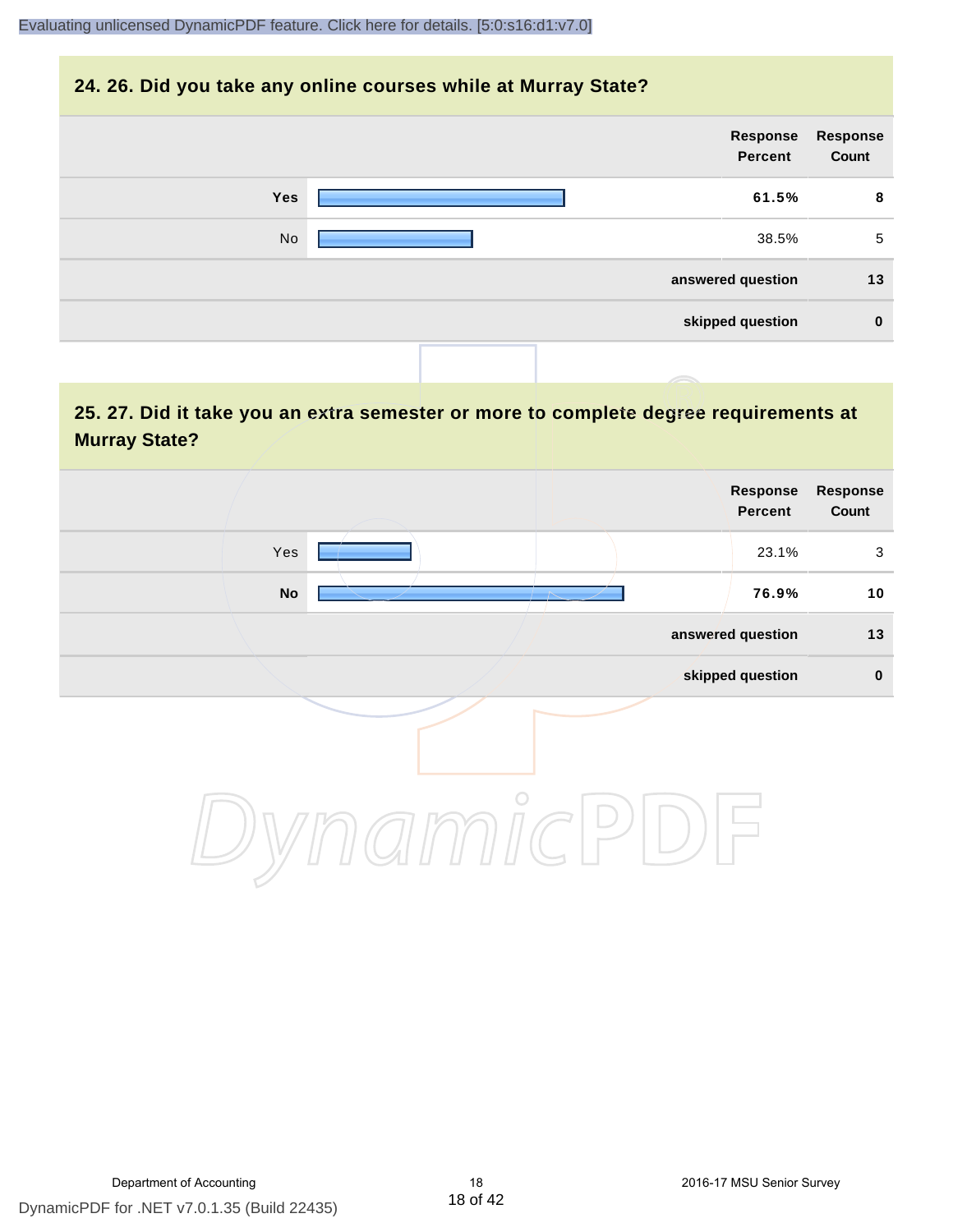# **26. 28. Why did it take you an extra semester or more? answered question 3 skipped question 10 Response Percent Response Count** Work obligation limited my enrollment. 33.3% 1 Family obligations limited my enrollment. 33.3% 1 Tuition and other costs of attendance limited my enrollment. 0.0% 0 **A decision to change majors added to my requirements. 66.7% 2** A required course or courses were not offered. 33.3% 1 Credits were lost transferring to Murray State. 0.0% 0 Other (please specify) and the contract of the contract of the contract of the contract of the contract of the contract of the contract of the contract of the contract of the contract of the contract of the contract of the

DynamicPDF for .NET v7.0.1.35 (Build 22435) Department of Accounting The Counting 19 2016-17 MSU Senior Survey

DynamicPDF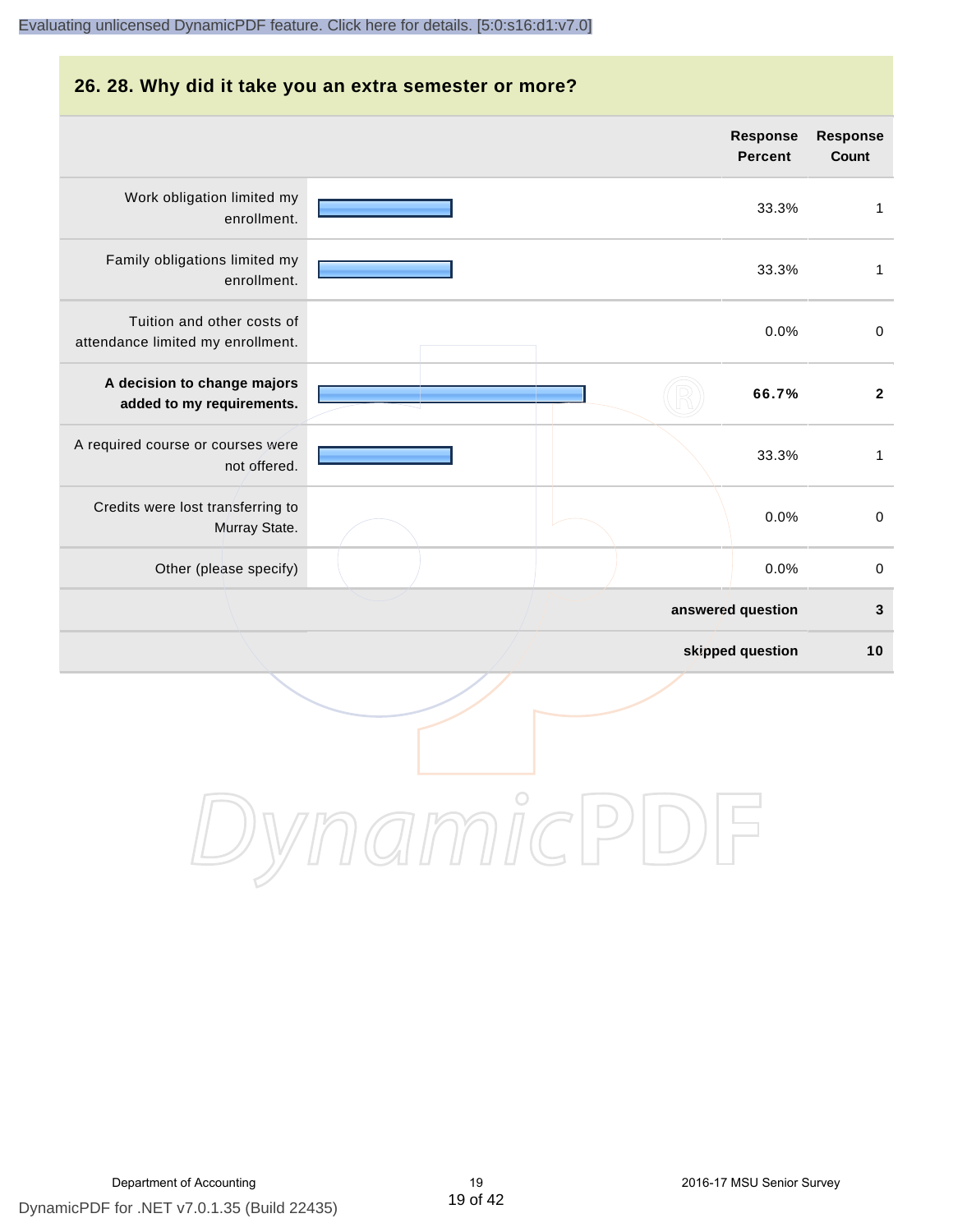| 26. 28. Why did it take you an extra semester or more? |    |
|--------------------------------------------------------|----|
| answered question                                      | 3  |
| skipped question                                       | 10 |

# **27. 29. Did you have trouble getting any course(s) you needed while at Murray State?**

|                                                                            |  |  | Response<br><b>Percent</b> | <b>Response</b><br>Count |
|----------------------------------------------------------------------------|--|--|----------------------------|--------------------------|
| Yes                                                                        |  |  | 0.0%                       | 0                        |
| <b>No</b>                                                                  |  |  | 100.0%                     | 13                       |
|                                                                            |  |  | answered question          | 13                       |
|                                                                            |  |  | skipped question           | $\mathbf 0$              |
|                                                                            |  |  |                            |                          |
| 28. 30. Why did you have trouble getting the course?                       |  |  |                            |                          |
|                                                                            |  |  | Response<br><b>Percent</b> | Response<br>Count        |
| The course was not offered the<br>semester I needed it.                    |  |  | 0.0%                       | $\pmb{0}$                |
| The course was not offered at<br>hours convenient to my work<br>schedule.  |  |  | 0.0%                       | $\mathsf 0$              |
| The course was not offered at<br>hours suitable for my school<br>schedule. |  |  | 0.0%                       | $\pmb{0}$                |
| All course sections were closed.                                           |  |  | 0.0%                       | $\mathsf 0$              |
| I was unaware of the prerequisites<br>for the course.                      |  |  | 0.0%                       | $\mbox{O}$               |
|                                                                            |  |  | answered question          | $\bf{0}$                 |
|                                                                            |  |  | skipped question           | 13                       |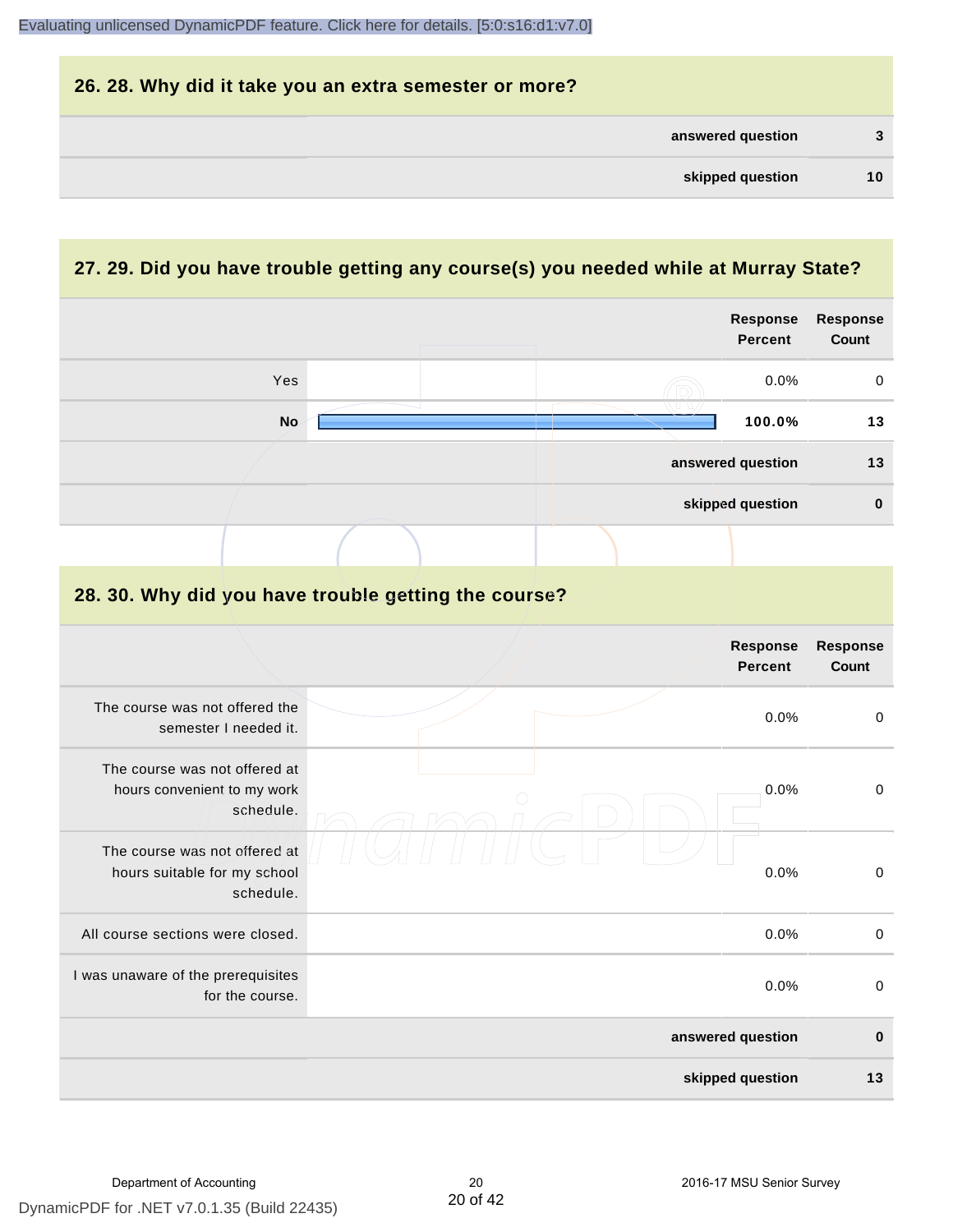# **29. 31. Which statement best describes your experience with off-campus coop/internship?**

|                                    | <b>Response</b><br><b>Percent</b> | <b>Response</b><br>Count |
|------------------------------------|-----------------------------------|--------------------------|
| Cannot judge; I did not have one.  | 61.5%                             | 8                        |
| My experience was very valuable.   | 23.1%                             | 3                        |
| My experience was valuable.        | 15.4%                             | $\overline{2}$           |
| My experience was of little value. | $0.0\%$                           | $\Omega$                 |
| My experience was of no value.     | $0.0\%$                           | $\mathbf 0$              |
|                                    | answered question                 | 13                       |
|                                    | skipped question                  | $\bf{0}$                 |
|                                    |                                   |                          |

# **30. 32. Which statement best describes your experience with on-campus facultydirected research, scholarly, or creative project?**

|                                    |                   | <b>Response</b><br><b>Percent</b> | <b>Response</b><br>Count |
|------------------------------------|-------------------|-----------------------------------|--------------------------|
| Cannot judge; I did not have one.  |                   | 69.2%                             | 9                        |
| My experience was very valuable.   |                   | 15.4%                             | 2                        |
| My experience was valuable.        |                   | 15.4%                             | $\overline{2}$           |
| My experience was of little value. |                   | 0.0%                              | 0                        |
| My experience was of no value.     |                   | 0.0%                              | 0                        |
|                                    | answered question |                                   | 13                       |
|                                    | skipped question  |                                   | $\bf{0}$                 |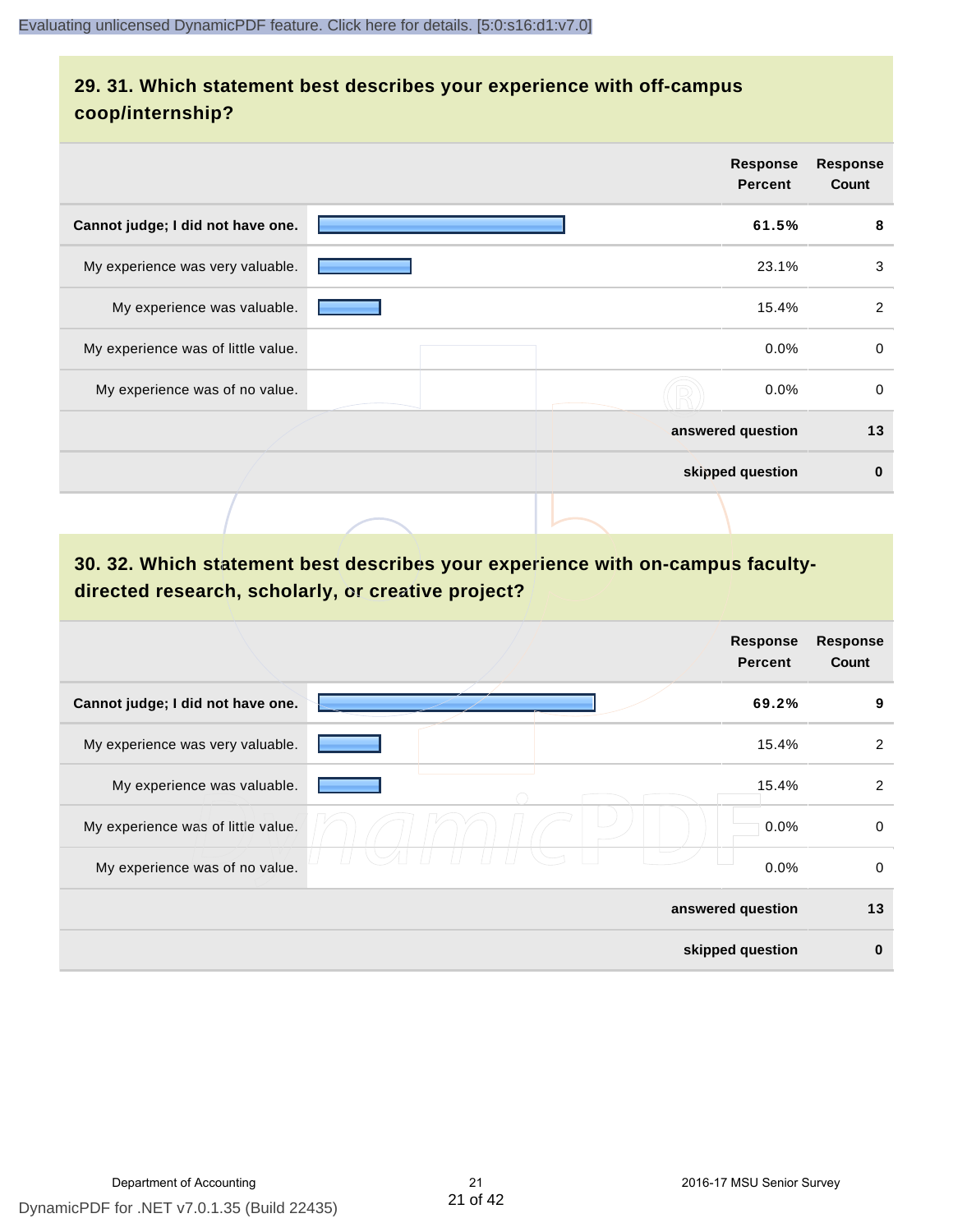# **31. 33. Which statement best describes your experience with academic advising in your major/area?**

|                                                                      | <b>Response</b><br>Percent | <b>Response</b><br>Count |
|----------------------------------------------------------------------|----------------------------|--------------------------|
| Cannot judge; I did not make use<br>of the opportunity.              | 0.0%                       | $\pmb{0}$                |
| I was satisfied with information my<br>adviser provided.             | 100.0%                     | 13                       |
| Advice was inaccurate,<br>incomplete, or misleading.                 | 0.0%                       | $\mathbf 0$              |
| My adviser was not available.                                        | 0.0%                       | $\pmb{0}$                |
|                                                                      | answered question          | $13$                     |
|                                                                      | skipped question           | $\mathbf 0$              |
| $\bigcirc$<br>$\mathcal{I}\text{mmIC}$<br>$(\quad)$<br>$\frac{1}{2}$ |                            |                          |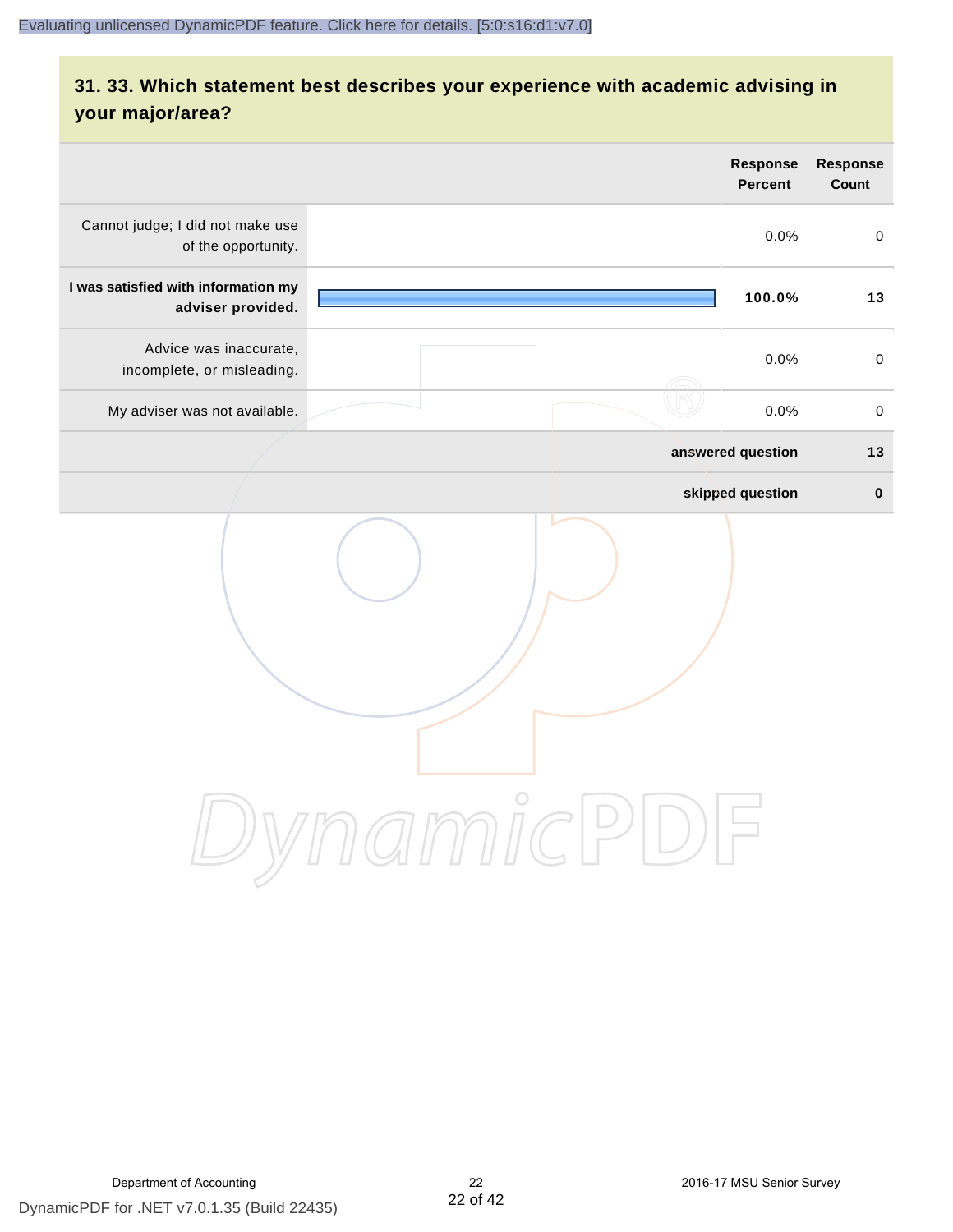# **31. 33. Which statement best describes your experience with academic advising in your major/area?**

| answered question | 13 |
|-------------------|----|
| skipped question  | 0  |

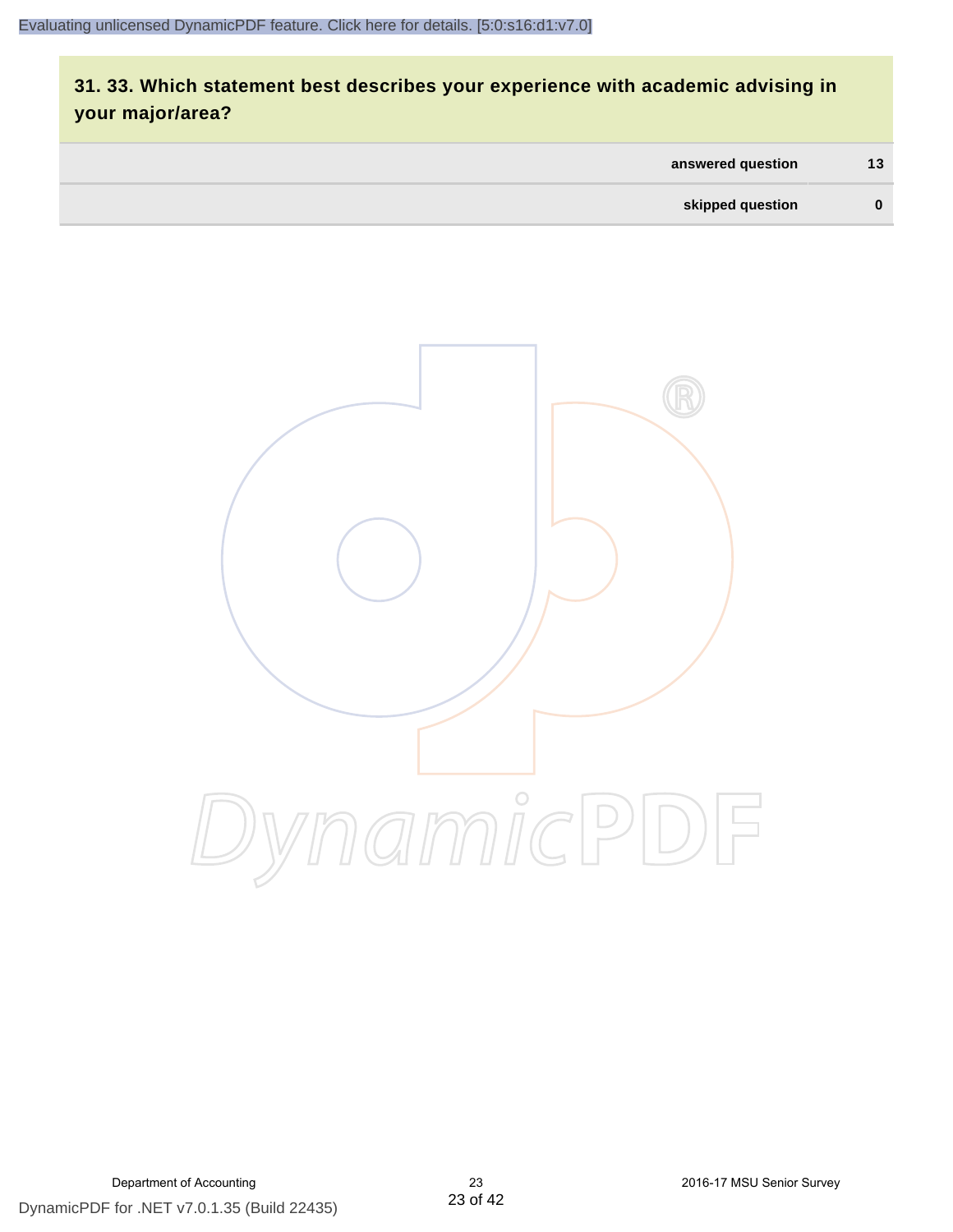# **32. Questions 34-48 For each of these items, indicate the extent to which you were satisfied.**

|                                                                                                                                                       | <b>Very</b><br>satisfied | <b>Satisfied</b> | <b>Dissatisfied</b> | <b>Very</b><br>dissatisfied | Rating<br>Average | Rating<br>Count  |
|-------------------------------------------------------------------------------------------------------------------------------------------------------|--------------------------|------------------|---------------------|-----------------------------|-------------------|------------------|
| 34. Class size relative to type of<br>course                                                                                                          | 69.2% (9)                | $30.8\%$ (4)     | $0.0\%$ (0)         | $0.0\%$ (0)                 | 3.69              | 13               |
| 35. Out-of-class availability of<br>faculty                                                                                                           | $61.5\%$ (8)             | $38.5\%$ (5)     | $0.0\%$ (0)         | $0.0\%$ (0)                 | 3.62              | 13               |
| 36. Effectiveness of your high<br>school preparation for college work                                                                                 | 46.2% (6)                | 38.5% (5)        | $15.4\%$ (2)        | $0.0\%$ (0)                 | 3.31              | 13               |
| 37. Fairness of faculty in their<br>treatment of individual students                                                                                  | $61.5\%$ (8)             | $38.5\%$ (5)     | $0.0\%$ (0)         | $0.0\%$ (0)                 | 3.62              | 13               |
| 38. Overall quality of instruction at<br><b>Murray State</b>                                                                                          | $61.5\%$ (8)             | $38.5\%$ (5)     | $0.0\%$ (0)         | $0.0\%$ (0)                 | 3.62              | 13               |
| 39. Quality of instruction in<br><b>University Studies (General</b><br>Education) courses                                                             | $46.2\%$ (6)             | $53.8\%$ (7)     | $0.0\%$ (0)         | $0.0\%$ (0)                 | 3.46              | 13               |
| 40. Quality of instruction in your<br>major                                                                                                           | 76.9% (10)               | $23.1\%$ (3)     | $0.0\%$ (0)         | $0.0\%$ (0)                 | 3.77              | 13               |
| 41. Clarity of program objectives in<br>your major                                                                                                    | $61.5\%$ (8)             | $38.5\%$ (5)     | $0.0\%$ (0)         | $0.0\%$ (0)                 | 3.62              | 13               |
| 42. Intellectual challenge of the<br>academic program                                                                                                 | $61.5\%$ (8)             | 38.5% (5)        | $0.0\%$ (0)         | $0.0\%$ (0)                 | 3.62              | 13               |
| 43. Encouragement and<br>information from your major<br>department for employment after<br>graduation                                                 | $61.5\%$ (8)             | $38.5\%$ (5)     | $0.0\%$ (0)         | $0.0\%$ (0)                 | 3.62              | 13               |
| 44. Availability of opportunities to<br>engage in a faculty-mentored<br>research, scholarly, or creative<br>project in your area of<br>study/interest | 46.2% (6)                | $53.8\%$ (7)     | $0.0\%$ (0)         | $0.0\%$ (0)                 | 3.46              | 13               |
| 45. Library hours                                                                                                                                     | 46.2% (6)                | 46.2% (6)        | $7.7\%$ (1)         | $0.0\%$ (0)                 | 3.38              | 13               |
|                                                                                                                                                       |                          |                  |                     |                             | answered question | 13               |
|                                                                                                                                                       |                          |                  |                     |                             | skipped question  | $\boldsymbol{0}$ |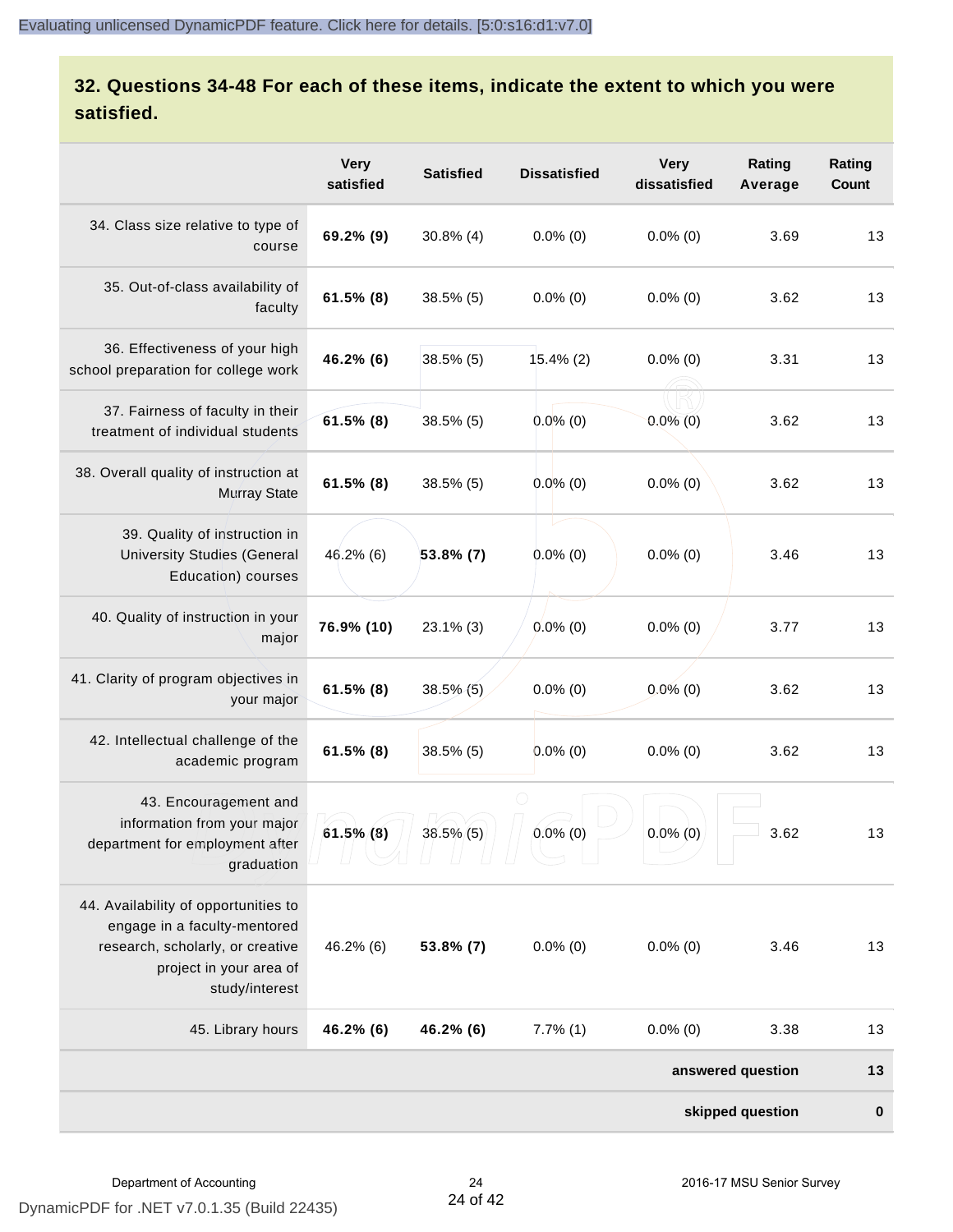#### **32. Questions 34-48 For each of these items, indicate the extent to which you were satisfied.**

|                                                                                                                              |              |              |             |             | skipped question  | $\bf{0}$ |
|------------------------------------------------------------------------------------------------------------------------------|--------------|--------------|-------------|-------------|-------------------|----------|
|                                                                                                                              |              |              |             |             | answered question | 13       |
| 48. Computer, individual and group<br>work spaces available within<br>University Libraries (Waterfield,<br>Pogue and Overby) | $46.2\%$ (6) | 46.2% (6)    | $7.7\%$ (1) | $0.0\%$ (0) | 3.38              | 13       |
| 47. Access to on-hand or<br>electronic library resources                                                                     | $38.5\%$ (5) | $61.5\%$ (8) | $0.0\%$ (0) | $0.0\%$ (0) | 3.38              | 13       |
| 46 Effectiveness of library<br>personnel in meeting your<br>information needs                                                | $38.5\%$ (5) | $53.8\%$ (7) | $7.7\%$ (1) | $0.0\%$ (0) | 3.31              | 13       |
|                                                                                                                              |              |              |             |             |                   |          |

**33. Questions 49-55 University Studies is designed to offer you a broad base of skills and knowledge and to prepare you for upper division study. Please indicate how effective University Studies at Murray State was in helping you achieve these goals.**

|                                                                            | <b>Very</b><br>effective | <b>Effective</b> | <b>Ineffective</b> | <b>Very</b><br>ineffective | Rating<br>Average | Rating<br>Count |
|----------------------------------------------------------------------------|--------------------------|------------------|--------------------|----------------------------|-------------------|-----------------|
| 49. Writing skills                                                         | 46.2% (6)                | $46.2\%$ (6)     | $7.7\%$ (1)        | $0.0\%$ (0)                | 3.38              | 13              |
| 50. Speaking skills                                                        | 46.2% (6)                | 53.8% (7)        | $0.0\%$ (0)        | $0.0\%$ (0)                | 3.46              | 13              |
| 51. Critical thinking skills                                               | 69.2% (9)                | $30.8\%$ (4)     | $0.0\%$ (0)        | $0.0\%$ (0)                | 3.69              | 13              |
| 52. Technology skills/computer<br>skills                                   | $38.5\%$ (5)             | 53.8% (7)        | $7.7\%$ $(1)$      | $0.0\%$ (0)                | 3.31              | 13              |
| 53. General knowledge in the<br>liberal arts and sciences                  | $30.8\%$ (4)             | $61.5\%$ (8)     | $7.7\%$ (1)        | $0.0\%$ (0)                | 3.23              | 13              |
| 54. International perspectives                                             | $30.8\%$ (4)             | 69.2% (9)        | $0.0\%$ (0)        | $0.0\%$ (0)                | 3.31              | 13              |
| 55. Stimulation of interest in areas<br>outside your chosen field of study | $30.8\%$ (4)             | 69.2% (9)        | $0.0\%$ (0)        | $0.0\%$ (0)                | 3.31              | 13              |
|                                                                            |                          |                  |                    |                            | answered question | 13              |
|                                                                            |                          |                  |                    |                            | skipped question  | $\bf{0}$        |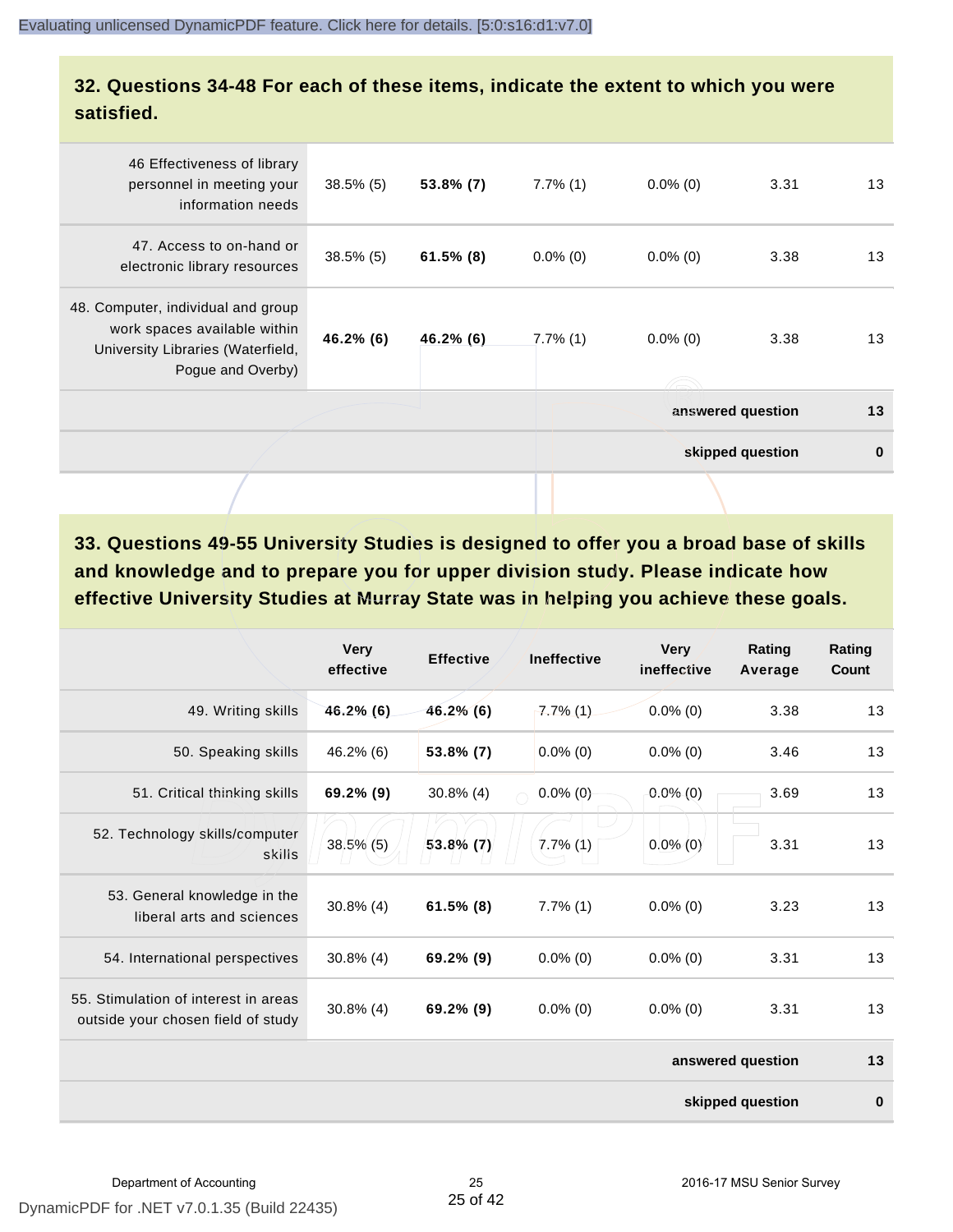**34. Questions 56-89For each of these services, activities or programs that you used, please indicate the extent to which you were satisfied that they met your needs. For those that you did not use, mark the "Did Not Use" option.**

|                                                                                    | <b>Very</b><br>satisfied | <b>Satisfied</b> | <b>Dissatisfied</b> | <b>Very</b><br>dissatisfied | <b>Did</b><br><b>Not</b><br><b>Use</b> | Rating<br>Average | Rating<br>Count |
|------------------------------------------------------------------------------------|--------------------------|------------------|---------------------|-----------------------------|----------------------------------------|-------------------|-----------------|
| 56. African-American/Multicultural<br><b>Student Services</b>                      | 15.4%<br>(2)             | $0.0\%$ (0)      | $0.0\%$ (0)         | $0.0\%$ (0)                 | 84.6%<br>(11)                          | 4.00              | 13              |
| 57. Blackboard/Canvas                                                              | 46.2%<br>(6)             | 53.8%<br>(7)     | $0.0\%$ (0)         | $0.0\%$ (0)                 | 0.0%<br>(0)                            | 3.46              | 13              |
| 58. Career Services Office                                                         | 46.2%<br>(6)             | $38.5\%$ (5)     | $0.0\%$ (0)         | $0.0\%$ (0)                 | 15.4%<br>(2)                           | 3.55              | 13              |
| 59. Cultural programming and<br>activities                                         | 15.4%<br>(2)             | $15.4\%$ (2)     | $0.0\%$ (0)         | $0.0\%$ (0)                 | 69.2%<br>(9)                           | 3.50              | 13              |
| 60. Degree audit (MAP report)                                                      | 61.5%<br>(8)             | $38.5\%$ (5)     | $0.0\%$ (0)         | $0.0\%$ (0)                 | 0.0%<br>(0)                            | 3.62              | 13              |
| 61. Financial Aid Office customer<br>service                                       | 46.2%<br>(6)             | 46.2%<br>(6)     | $0.0\%$ (0)         | $0.0\%$ (0)                 | 7.7%<br>(1)                            | 3.50              | 13              |
| 62. Dining Services                                                                | 30.8%<br>(4)             | 38.5%<br>(5)     | $0.0\%$ (0)         | $0.0\%$ (0)                 | 30.8%<br>(4)                           | 3.44              | 13              |
| 63. Graduation Office                                                              | 46.2%<br>(6)             | $15.4\%$ (2)     | $0.0\%$ (0)         | $0.0\%$ (0)                 | 38.5%<br>(5)                           | 3.75              | 13              |
| 64. Greek life and activities                                                      | 30.8%<br>(4)             | 7.7%(1)          | $0.0\%$ (0)         | $0.0\%$ (0)                 | 61.5%<br>(8)                           | 3.80              | 13              |
| 65. Health Services                                                                | 30.8%<br>(4)             | $23.1\%$ (3)     | $0.0\%$ (0)         | $0.0\%$ (0)                 | 46.2%<br>(6)                           | 3.57              | 13              |
| 66. Honor Societies/Departmental<br><b>Clubs/Special Interest</b><br>Organizations | 38.5%<br>(5)             | $23.1\%$ (3)     | $0.0\%$ (0)         | $0.0\%$ (0)                 | 38.5%<br>(5)                           | 3.63              | 13              |
| 67. International programs and<br>activities                                       | 15.4%<br>(2)             | $7.7\%$ $(1)$    | $0.0\%$ (0)         | $0.0\%$ (0)                 | 76.9%<br>(10)                          | 3.67              | 13              |
|                                                                                    |                          |                  |                     |                             |                                        | answered question | 13              |
|                                                                                    |                          |                  |                     |                             |                                        | skipped question  | $\pmb{0}$       |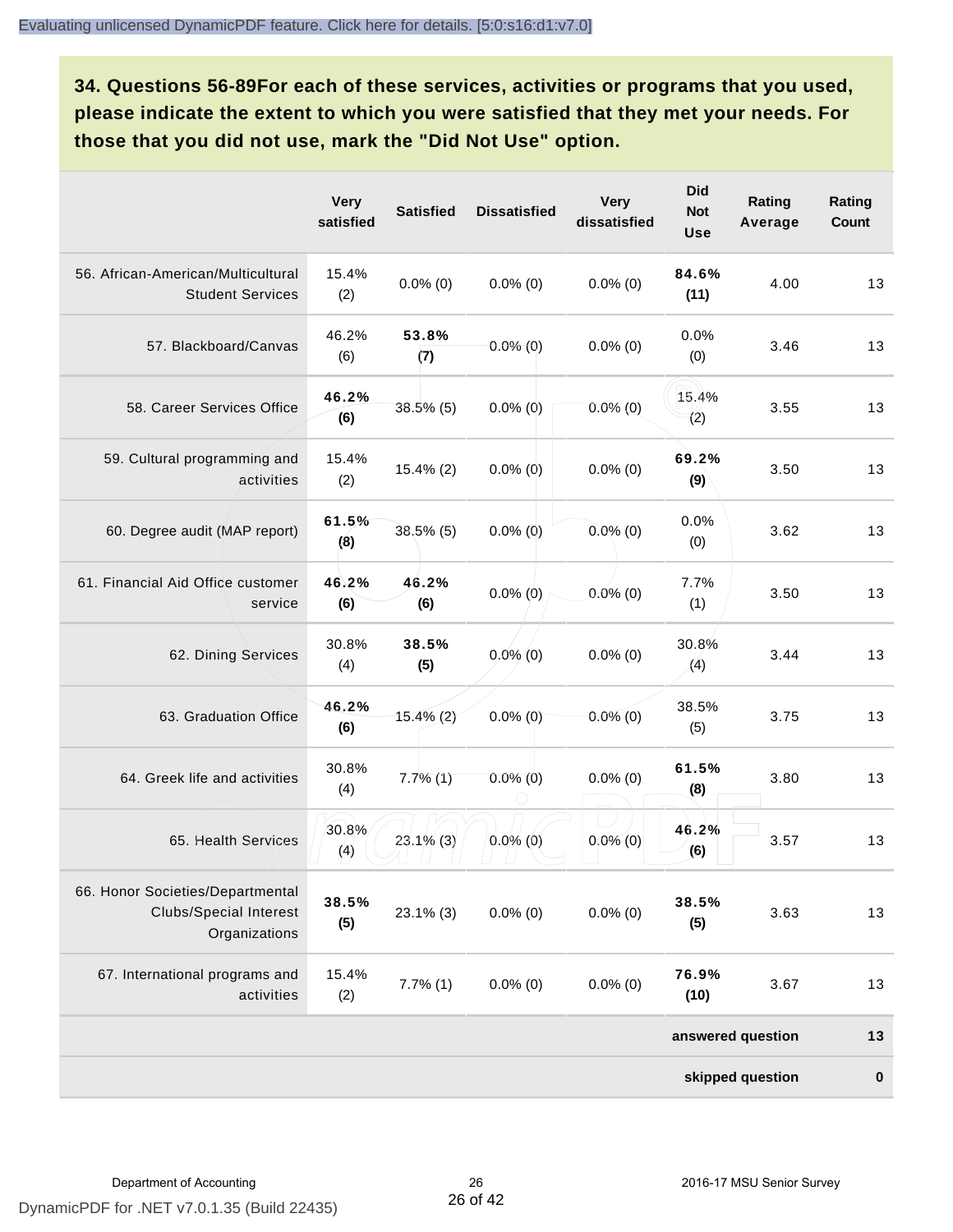**34. Questions 56-89For each of these services, activities or programs that you used, please indicate the extent to which you were satisfied that they met your needs. For those that you did not use, mark the "Did Not Use" option.**

|                                                                  |               |               |               |             | skipped question  |      | $\pmb{0}$ |
|------------------------------------------------------------------|---------------|---------------|---------------|-------------|-------------------|------|-----------|
|                                                                  |               |               |               |             | answered question |      | 13        |
| 81. Services for non-traditional<br>students                     | 15.4%<br>(2)  | 15.4% (2)     | 7.7%(1)       | $0.0\%$ (0) | 61.5%<br>(8)      | 3.20 | 13        |
| 80. Scholarships/grants/student<br>employment                    | 46.2%<br>(6)  | $38.5\%$ (5)  | $7.7\%$ $(1)$ | $0.0\%$ (0) | 7.7%<br>(1)       | 3.42 | 13        |
| 79. Residential College<br>programming and activities            | 23.1%<br>(3)  | $23.1\%$ (3)  | $0.0\%$ (0)   | $0.0\%$ (0) | 53.8%<br>(7)      | 3.50 | 13        |
| 78. Registration through myGate                                  | 46.2%<br>(6)  | 46.2%<br>(6)  | $0.0\%$ (0)   | $0.0\%$ (0) | 7.7%<br>(1)       | 3.50 | 13        |
| 77. Public Safety/Security<br>Services                           | 15.4%<br>(2)  | 38.5%<br>(5)  | $7.7\%$ $(1)$ | $0.0\%$ (0) | 38.5%<br>(5)      | 3.13 | 13        |
| 76. Online courses that are not<br><b>Blackboard or Canvas</b>   | 15.4%<br>(2)  | $0.0\%$ (0)   | $0.0\%$ (0)   | $0.0\%$ (0) | 84.6%<br>(11)     | 4.00 | 13        |
| 75. NCAA Sports                                                  | 15.4%<br>(2)  | 23.1% (3)     | $0.0\%$ (0)   | $0.0\%$ (0) | 61.5%<br>(8)      | 3.40 | 13        |
| 74. MSU web site                                                 | 46.2%<br>(6)  | 46.2%<br>(6)  | $7.7\%$ $(1)$ | $0.0\%$ (0) | 0.0%<br>(0)       | 3.38 | 13        |
| 73. Library                                                      | 46.2%<br>(6)  | $30.8\%$ (4)  | 7.7%(1)       | $0.0\%$ (0) | 15.4%<br>(2)      | 3.45 | 13        |
| 72. Lowry Center/Developmental<br>courses and tutoring           | 15.4%<br>(2)  | 15.4% (2)     | $0.0\%$ (0)   | $0.0\%$ (0) | 69.2%<br>(9)      | 3.50 | 13        |
| 71. LGBT programs                                                | $7.7\%$ $(1)$ | $7.7\%$ (1)   | $0.0\%$ (0)   | $0.0\%$ (0) | 84.6%<br>(11)     | 3.50 | 13        |
| 70. Intramural Sports and<br>Recreation                          | 38.5%<br>(5)  | $15.4\%$ (2)  | $0.0\%$ (0)   | $0.0\%$ (0) | 46.2%<br>(6)      | 3.71 | 13        |
| 69. Internet and wireless access<br>for study and research needs | 46.2%<br>(6)  | 46.2%<br>(6)  | $0.0\%$ (0)   | $0.0\%$ (0) | 7.7%<br>(1)       | 3.50 | 13        |
| 68. International student support<br>services                    | $7.7\%$ $(1)$ | $7.7\%$ $(1)$ | $0.0\%$ (0)   | $0.0\%$ (0) | 84.6%<br>(11)     | 3.50 | 13        |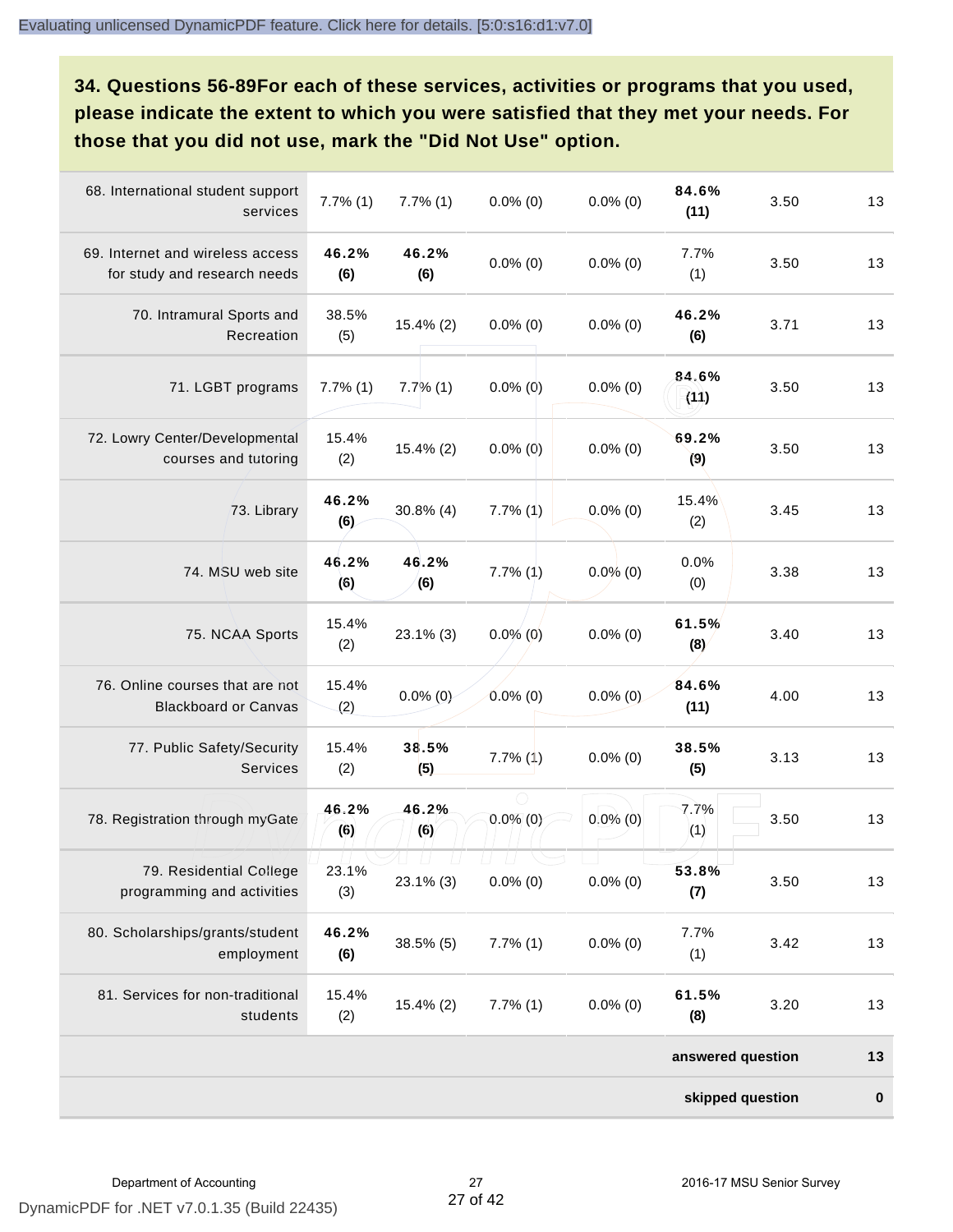**34. Questions 56-89For each of these services, activities or programs that you used, please indicate the extent to which you were satisfied that they met your needs. For those that you did not use, mark the "Did Not Use" option.**

| 82. Student Disability Services<br>(SDS) | 15.4%<br>(2) | $7.7\%$ (1)   | $0.0\%$ (0)   | $0.0\%$ (0) | 76.9%<br>(10)     | 3.67 | 13 |
|------------------------------------------|--------------|---------------|---------------|-------------|-------------------|------|----|
| 83. Transcript requests                  | 38.5%<br>(5) | 46.2%<br>(6)  | $0.0\%$ (0)   | $0.0\%$ (0) | 15.4%<br>(2)      | 3.45 | 13 |
| 84. Student Support Services<br>(SSS)    | 15.4%<br>(2) | $0.0\%$ (0)   | $0.0\%$ (0)   | $0.0\%$ (0) | 84.6%<br>(11)     | 4.00 | 13 |
| 85. Transfer Center                      | 23.1%<br>(3) | $23.1\%$ (3)  | $0.0\%$ (0)   | $0.0\%$ (0) | 53.8%<br>(7)      | 3.50 | 13 |
| 86. University Counseling Services       | 15.4%<br>(2) | $0.0\%$ (0)   | $0.0\%$ (0)   | $0.0\%$ (0) | 84.6%<br>(11)     | 4.00 | 13 |
| 87. Veteran Services                     | $7.7\%$ (1)  | $0.0\%$ (0)   | $0.0\%$ (0)   | $0.0\%$ (0) | 92.3%<br>(12)     | 4.00 | 13 |
| 88. Wellness Center                      | 69.2%<br>(9) | $0.0\%$ (0)   | $7.7\%$ $(1)$ | $0.0\%$ (0) | 23.1%<br>(3)      | 3.80 | 13 |
| 89. Women's Center                       | 7.7%(1)      | $7.7\%$ $(1)$ | $0.0\%$ (0)   | $0.0\%$ (0) | 84.6%<br>(11)     | 3.50 | 13 |
|                                          |              |               |               |             | answered question |      | 13 |

**skipped question 0**

DynamicPDF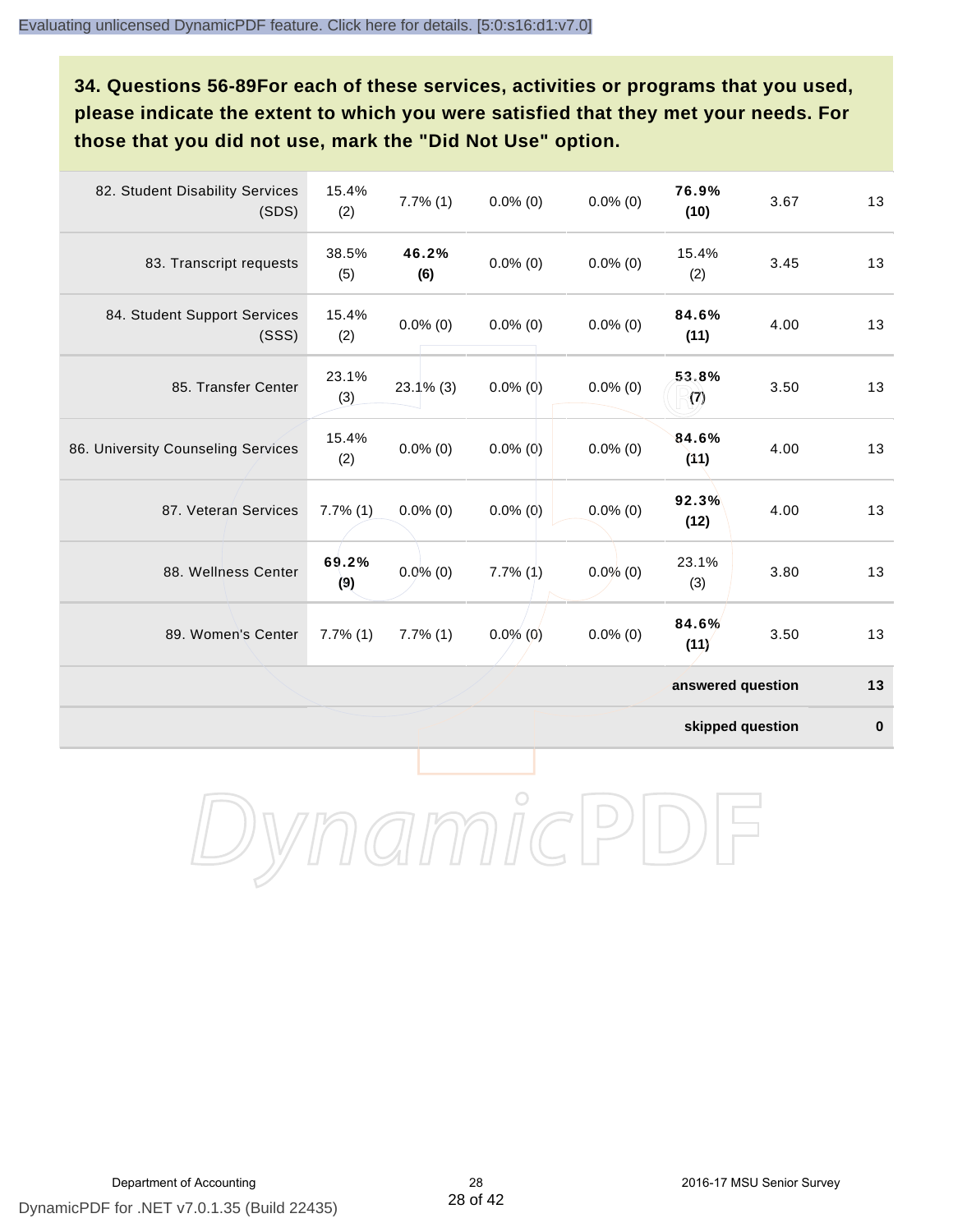### **35. 90. To what extent did you participate in Residential College activities?**

|                     | Response<br>Percent | Response<br>Count |
|---------------------|---------------------|-------------------|
| Did not participate | 61.5%               | 8                 |
| Frequently          | 7.7%                | $\mathbf{1}$      |
| Occasionally        | 7.7%                | $\mathbf{1}$      |
| Seldom              | 23.1%               | $\mathbf{3}$      |
|                     | answered question   | $13$              |
|                     | skipped question    | $\pmb{0}$         |
|                     | ynamicPD            |                   |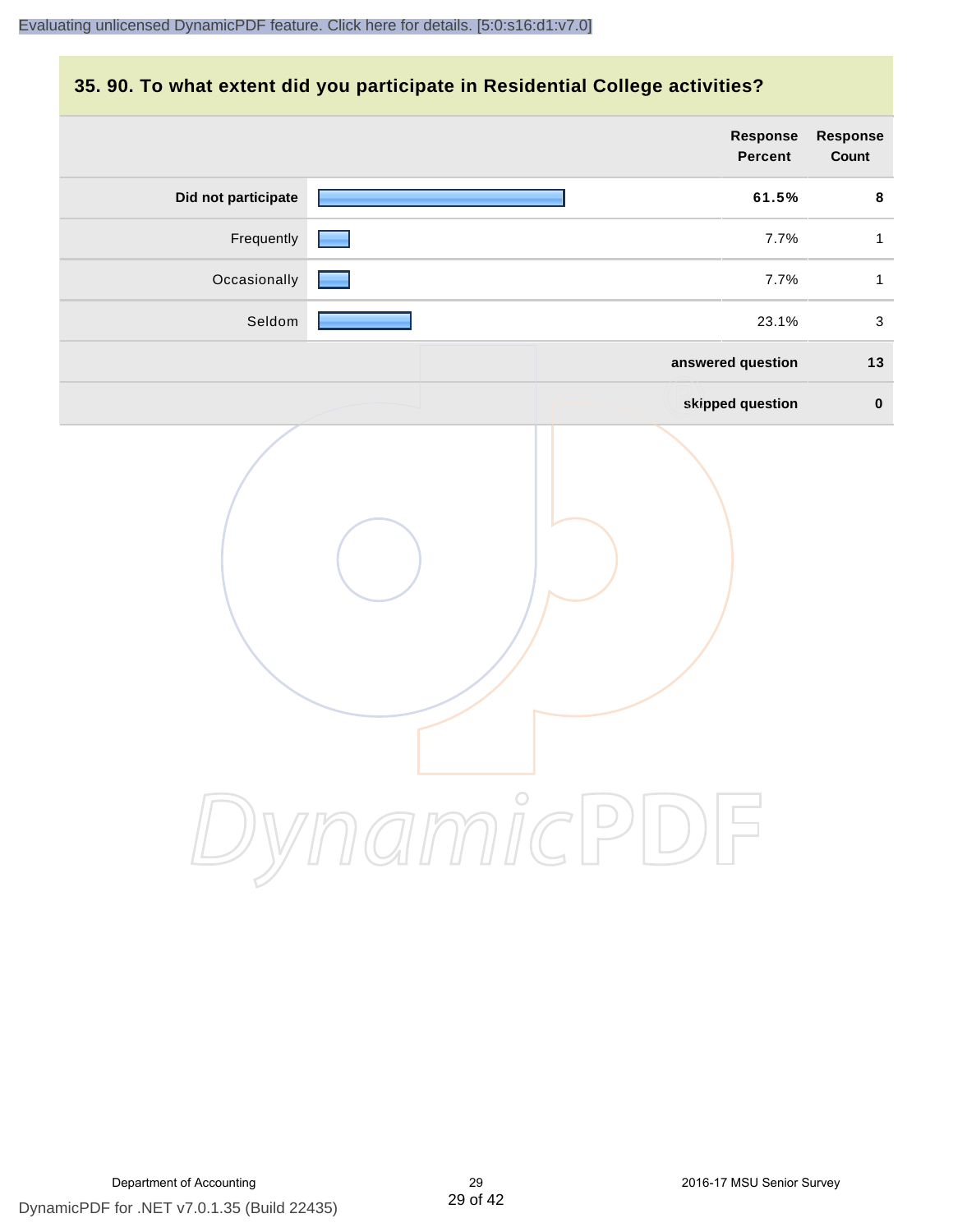### **35. 90. To what extent did you participate in Residential College activities?**

| answered question | 13 |
|-------------------|----|
|-------------------|----|

#### **36. 91. Which phrase best describes your opinion of Residential Colleges?**

|                                                  |  | <b>Response</b><br><b>Percent</b> | <b>Response</b><br>Count |
|--------------------------------------------------|--|-----------------------------------|--------------------------|
| Not familiar with Residential<br><b>Colleges</b> |  | 61.5%                             | 8                        |
| Very positive                                    |  | 15.4%                             | $\overline{2}$           |
| Positive                                         |  | 23.1%                             | $\mathbf{3}$             |
| Negative                                         |  | 0.0%                              | $\mathbf 0$              |
| Very negative                                    |  | 0.0%                              | $\mathbf 0$              |
|                                                  |  | answered question                 | 13                       |
|                                                  |  | skipped question                  | $\bf{0}$                 |

**37. 92. When you graduate how many times will you have studied abroad during your university career?**

|               | Response<br>Percent                                                                                             | <b>Response</b><br>Count |
|---------------|-----------------------------------------------------------------------------------------------------------------|--------------------------|
| <b>None</b>   | <u>VII U </u><br>- 1 - 1 - 1<br>12 L 12<br><b>Contract Contract Contract</b><br>The Contract<br>$\sim$<br>84.6% | 11                       |
| One           | 15.4%                                                                                                           | $\overline{2}$           |
| Two           | 0.0%                                                                                                            | $\mathbf 0$              |
| Three or more | 0.0%                                                                                                            | $\mathbf 0$              |
|               | answered question                                                                                               | 13                       |
|               | skipped question                                                                                                | $\mathbf 0$              |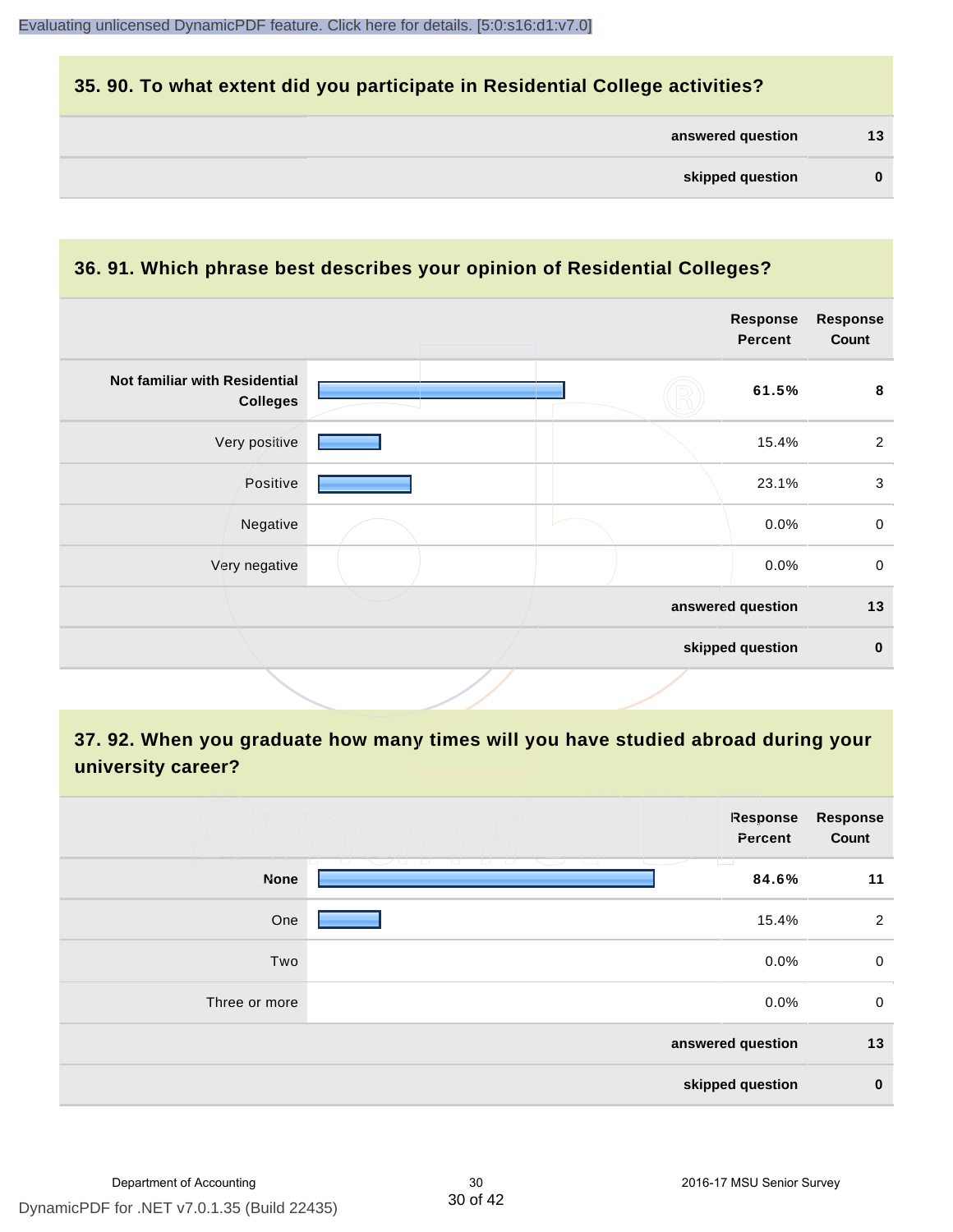**38. Questions 93-102 The University has formulated ten desired "Characteristics of the Murray State University Graduate." Please indicate how effective your MSU experience was in enhancing your abilities in each area.**

|                                                                                                                                                                      | <b>Very</b><br>effective | <b>Effective</b> | <b>Ineffective</b> | <b>Very</b><br>ineffective | Rating<br>Average | Rating<br>Count |
|----------------------------------------------------------------------------------------------------------------------------------------------------------------------|--------------------------|------------------|--------------------|----------------------------|-------------------|-----------------|
| 93. Engage in mature,<br>independent and creative thought<br>and express that thought<br>effectively in oral and written<br>communication;                           | 46.2% (6)                | 53.8% (7)        | $0.0\%$ (0)        | $0.0\%$ (0)                | 3.46              | 13              |
| 94. Understand and apply the<br>critical and scientific<br>methodologies that academic<br>disciplines employ to discover<br>knowledge and ascertain its<br>validity; | 53.8% (7)                | 46.2% (6)        | $0.0\%$ (0)        | $0.0\%$ (0)                | 3.54              | 13              |
| 95. Apply sound standards of<br>information gathering, analysis<br>and evaluation to reach logical<br>decisions;                                                     | $53.8\%$ (7)             | 46.2% (6)        | $0.0\%$ (0)        | $0.0\%$ (0)                | 3.54              | 13              |
| 96. Understand the roles and<br>applications of science and<br>technology in the solution of the<br>problems of a changing world;                                    | $53.8\%$ (7)             | 46.2% (6)        | $0.0\%$ (0)        | $0.0\%$ (0)                | 3.54              | 13              |
| 97. Demonstrate a critical<br>understanding of the world's<br>historical, literary, philosophical<br>and artistic traditions;                                        | 46.2% (6)                | 53.8% (7)        | $0.0\%$ (0)        | $0.0\%$ (0)                | 3.46              | 13              |
| 98. Understand the dynamics of<br>cultural diversity, of competing<br>economic and political systems,<br>and of complex moral and ethical<br>issues:                 | 46.2% (6)                | 53.8% (7)        | $0.0\%$ (0)        | $0.0\%$ (0)                | 3.46              | 13              |
| 99. Understand the nature of and<br>engage in ethical behavior and<br>responsible citizenship;                                                                       | 53.8% (7)                | 46.2% (6)        | $0.0\%$ (0)        | $0.0\%$ (0)                | 3.54              | 13              |
|                                                                                                                                                                      |                          |                  |                    |                            | answered question | 13              |
|                                                                                                                                                                      |                          |                  |                    |                            | skipped question  | $\bf{0}$        |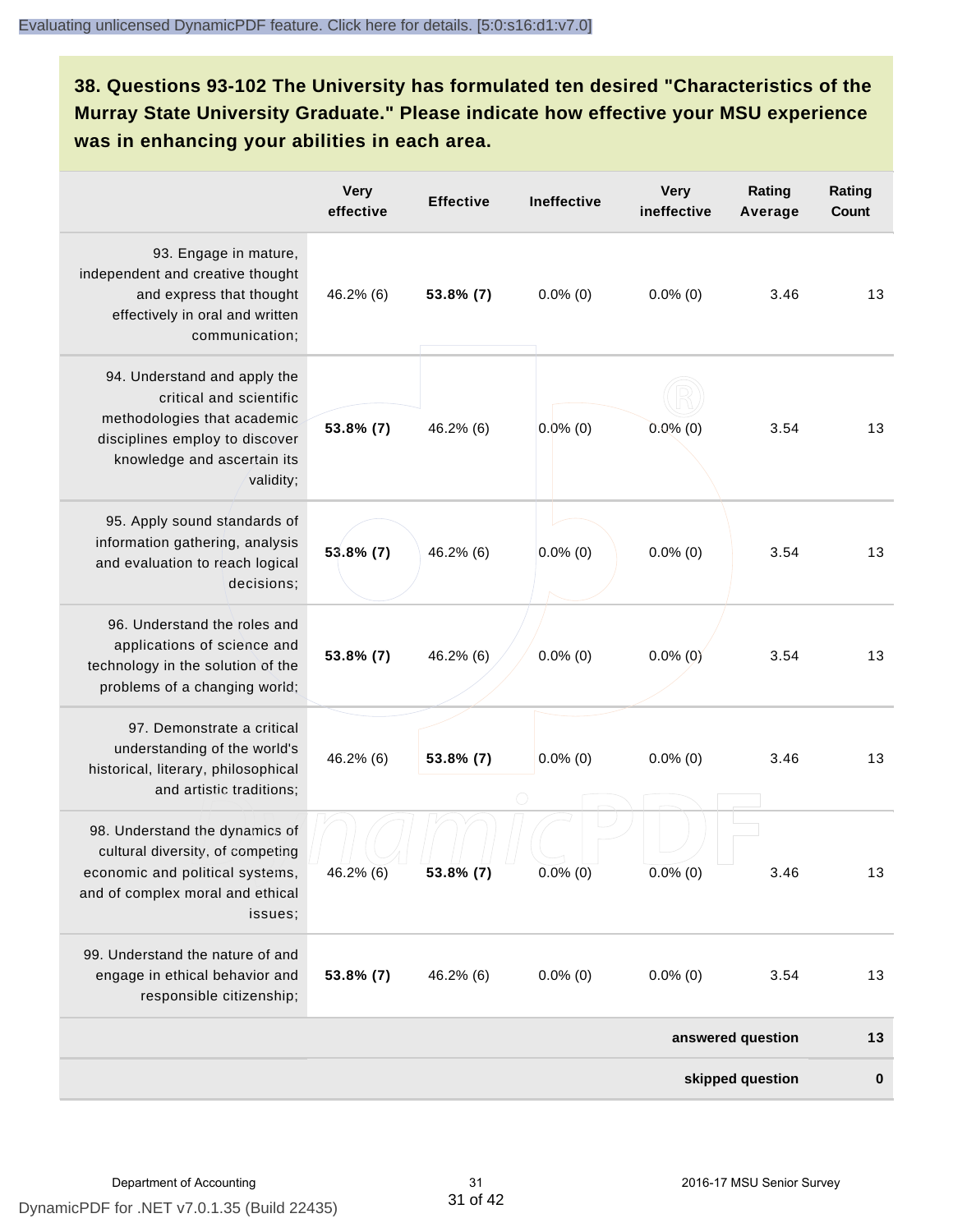**38. Questions 93-102 The University has formulated ten desired "Characteristics of the Murray State University Graduate." Please indicate how effective your MSU experience was in enhancing your abilities in each area.**

| 100. Understand the importance of<br>the behaviors necessary to<br>maintain a healthy lifestyle; | 46.2% (6)    | 46.2% (6)    | $7.7\%$ (1) | $0.0\%$ (0)      | 3.38              | 13        |
|--------------------------------------------------------------------------------------------------|--------------|--------------|-------------|------------------|-------------------|-----------|
| 101. Demonstrate mastery of a<br>chosen field of study;                                          | $61.5\%$ (8) | $38.5\%$ (5) | $0.0\%$ (0) | $0.0\%$ (0)      | 3.62              | 13        |
| 102. Value intellectual pursuit and<br>continuous learning in a changing<br>world.               | 76.9% (10)   | $23.1\%$ (3) | $0.0\%$ (0) | $0.0\%$ (0)<br>ĥ | 3.77              | 13        |
|                                                                                                  |              |              |             |                  | answered question | 13        |
|                                                                                                  |              |              |             |                  | skipped question  | $\pmb{0}$ |
|                                                                                                  |              |              |             |                  |                   |           |
|                                                                                                  |              |              |             |                  |                   |           |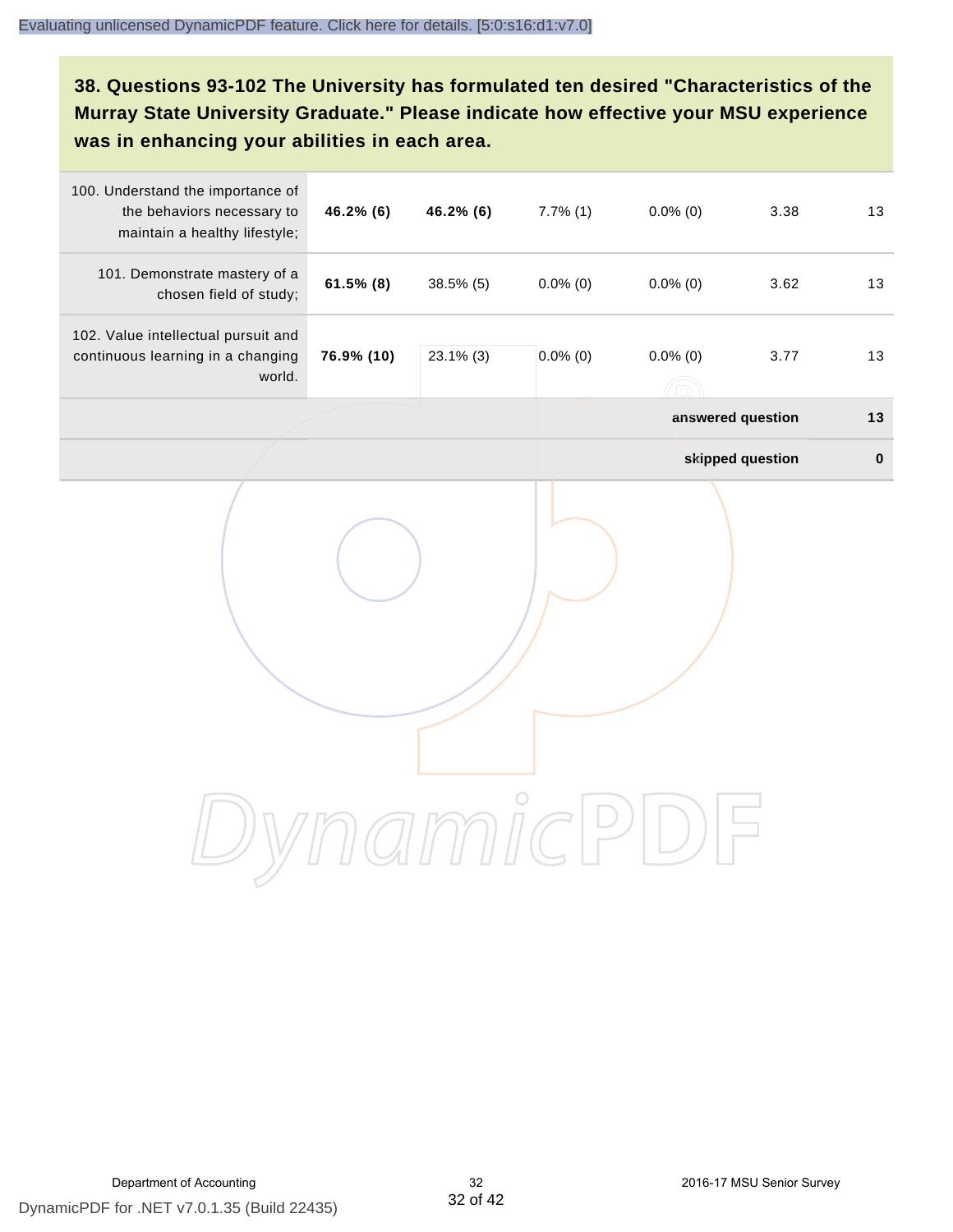#### **39. 103. What do you expect to do after you graduate?**

|                                                        | Response<br><b>Percent</b> | <b>Response</b><br>Count |
|--------------------------------------------------------|----------------------------|--------------------------|
| I am unsure of my immediate<br>plans.                  | 0.0%                       | $\pmb{0}$                |
| I will look for a job.                                 | 23.1%                      | $\mathbf{3}$             |
| I will continue working in the<br>position I now have. | 15.4%                      | $\sqrt{2}$               |
| I will work at a position I recently<br>accepted.      | 38.5%                      | $5\phantom{a}$           |
| I will do additional undergraduate<br>work.            | 0.0%                       | $\pmb{0}$                |
| I will go to graduate school.                          | 23.1%                      | 3                        |
| I will go to law school.                               | 0.0%                       | $\boldsymbol{0}$         |
| I will go to medical school.                           | 0.0%                       | $\boldsymbol{0}$         |
| I will go to other professional<br>school.             | 0.0%                       | $\boldsymbol{0}$         |
| I will not work or attend school.                      | 0.0%                       | $\pmb{0}$                |
|                                                        | answered question          | 13                       |
|                                                        | skipped question           | $\bf{0}$                 |

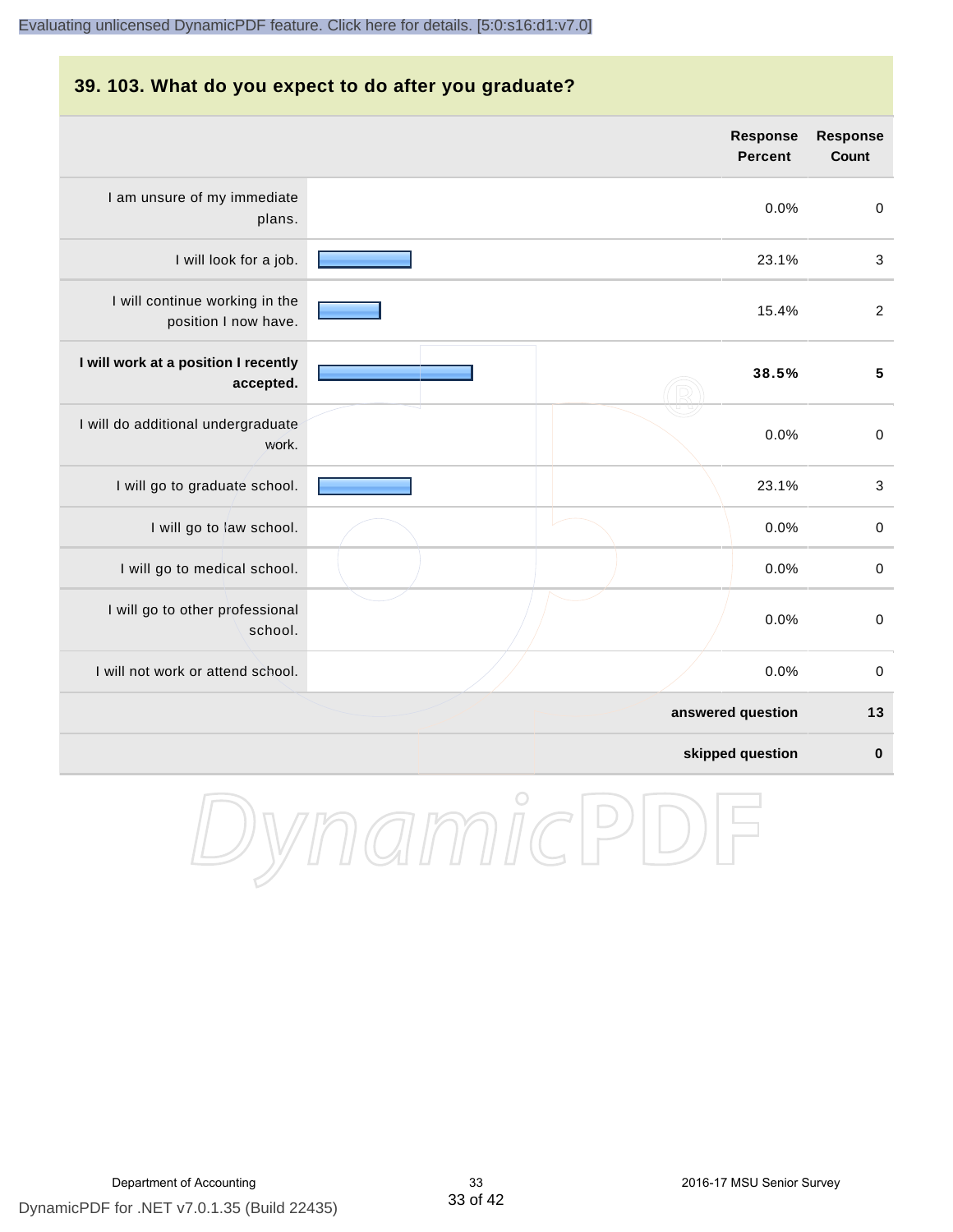# **39. 103. What do you expect to do after you graduate? answered question 13 skipped question 0**

### **40. 104. If you are already employed, how closely related is your job to your field of study?**

|                        |         | <b>Response</b><br><b>Percent</b> | <b>Response</b><br>Count |
|------------------------|---------|-----------------------------------|--------------------------|
| <b>Extremely close</b> |         | 30.8%                             | $\overline{\mathbf{4}}$  |
| Somewhat close         |         | 15.4%                             | $\sqrt{2}$               |
| Somewhat different     |         | 15.4%                             | $\overline{2}$           |
| Extremely different    |         | 7.7%                              | 1                        |
| I cannot determine     |         | 7.7%                              | $\mathbf{1}$             |
| Does not apply         |         | 23.1%                             | $\sqrt{3}$               |
|                        |         | answered question                 | $13$                     |
|                        |         | skipped question                  | $\pmb{0}$                |
|                        | $\circ$ |                                   |                          |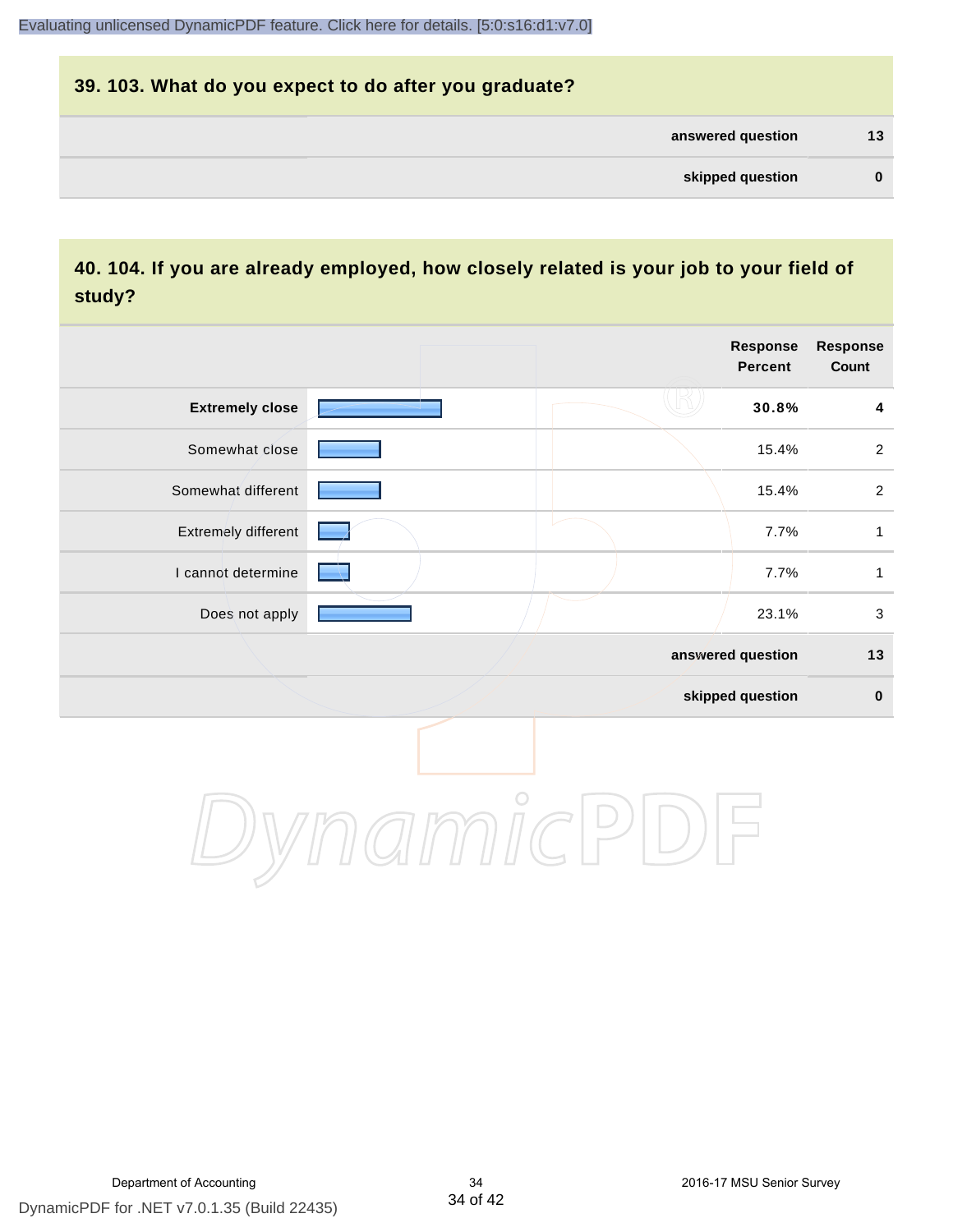#### **41. 105. If you intend to work full-time, what do you expect your salary to be?**

|                     | Response<br>Percent | Response<br>Count |
|---------------------|---------------------|-------------------|
| Above \$75,000      | 15.4%               | $\overline{2}$    |
| \$65,000 - \$75,000 | 0.0%                | $\pmb{0}$         |
| \$55,000 - \$64,999 | 15.4%               | $\overline{2}$    |
| \$45,000 - \$54,999 | 30.8%               | $\boldsymbol{4}$  |
| \$35,000 - \$44,999 | 23.1%               | $\mathfrak{Z}$    |
| \$25,000 - \$34,999 | 0.0%                | $\pmb{0}$         |
| Below \$25,000      | 0.0%                | $\pmb{0}$         |
| Does not apply      | 15.4%               | $\overline{2}$    |
|                     | answered question   | $13$              |
|                     | skipped question    | $\pmb{0}$         |
|                     |                     |                   |
|                     | $\bigcirc$          |                   |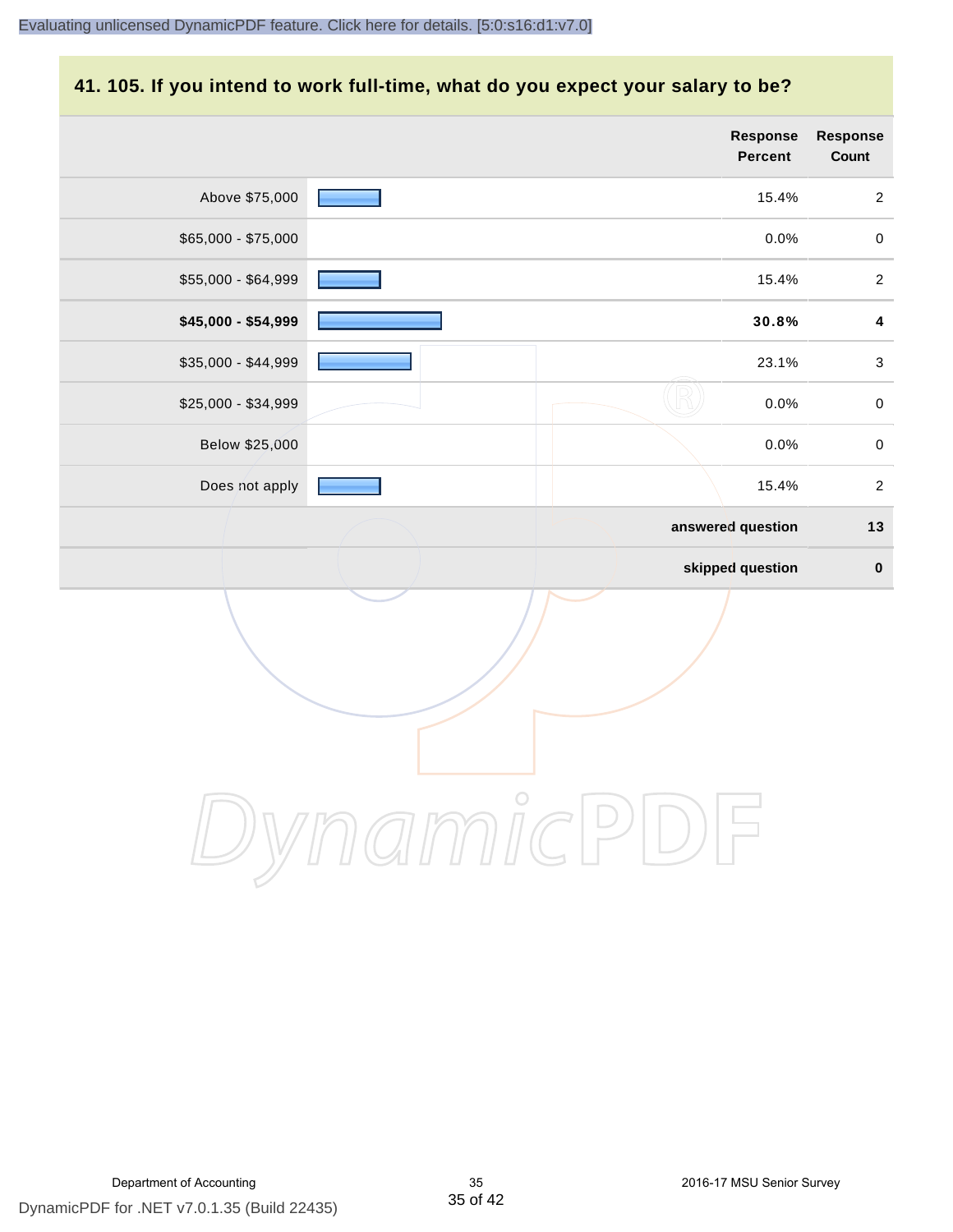#### **41. 105. If you intend to work full-time, what do you expect your salary to be?**

| answered question | 13 |
|-------------------|----|
|                   |    |

# **42. 106. If you intend to continue your education, please indicate which statement best describes the institution you will attend.**

|  | <b>Response</b><br><b>Percent</b> | <b>Response</b><br>Count              |
|--|-----------------------------------|---------------------------------------|
|  | 50.0%                             | 6                                     |
|  | 8.3%                              |                                       |
|  | 25.0%                             | 3                                     |
|  | 16.7%                             | 2                                     |
|  |                                   | 12                                    |
|  |                                   |                                       |
|  |                                   | answered question<br>skipped question |

#### **43. 107. "I would recommend Murray State University to a prospective student."**

|                       |                                                      | <b>Response</b><br>Percent | <b>Response</b><br>Count |
|-----------------------|------------------------------------------------------|----------------------------|--------------------------|
| <b>Strongly agree</b> |                                                      | 69.2%                      | 9                        |
| Agree                 | $\overline{\phantom{0}}$<br>$\sqrt{2}$<br>$\sqrt{2}$ | 30.8%                      | $\overline{4}$           |
| Disagree              |                                                      | 0.0%                       | $\mathbf 0$              |
| Strongly disagree     |                                                      | 0.0%                       | $\mathbf 0$              |
| answered question     |                                                      | 13                         |                          |
| skipped question      |                                                      | $\bf{0}$                   |                          |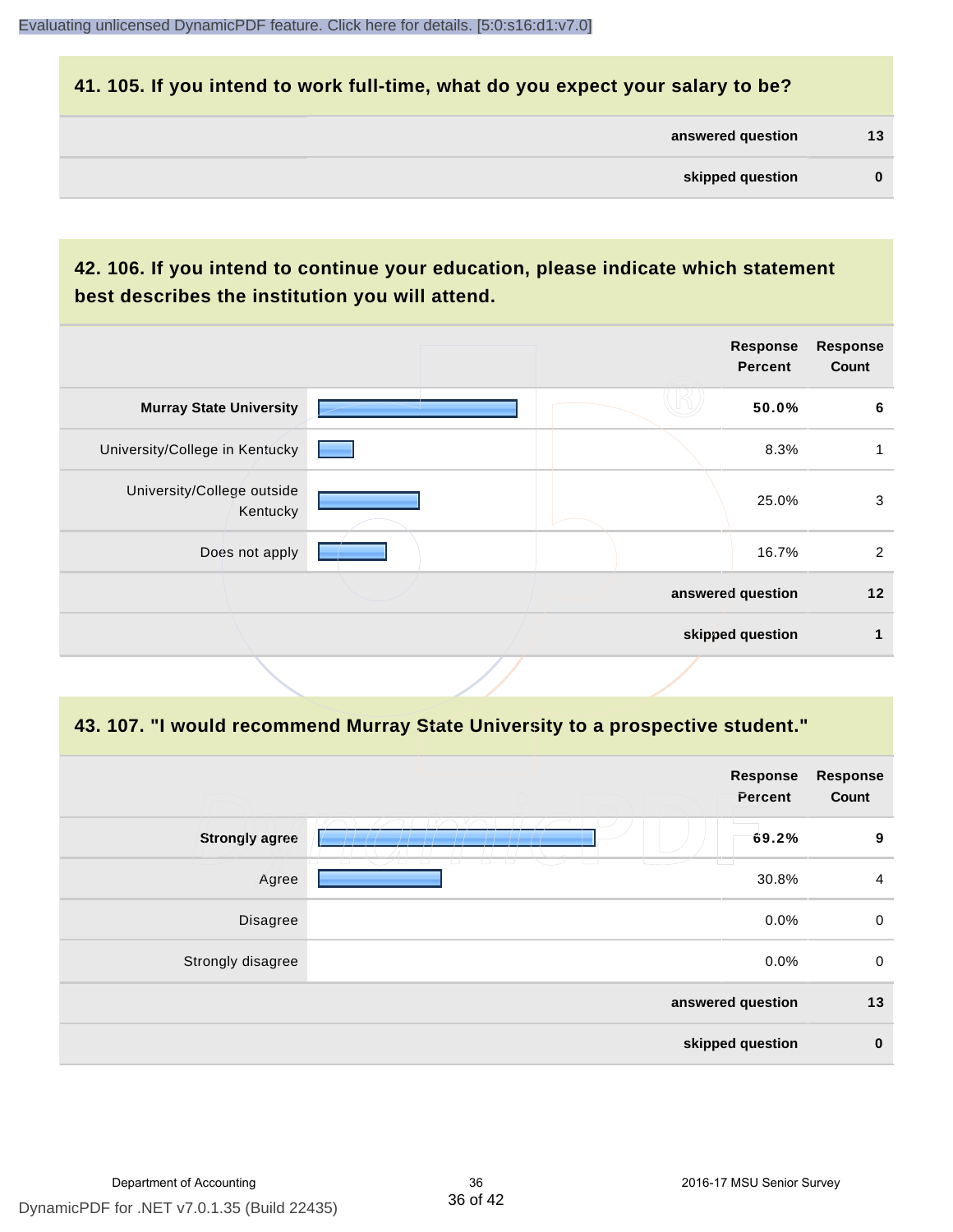# **44. Feedback: answered question 1 Response Count** 1

**skipped question 12**

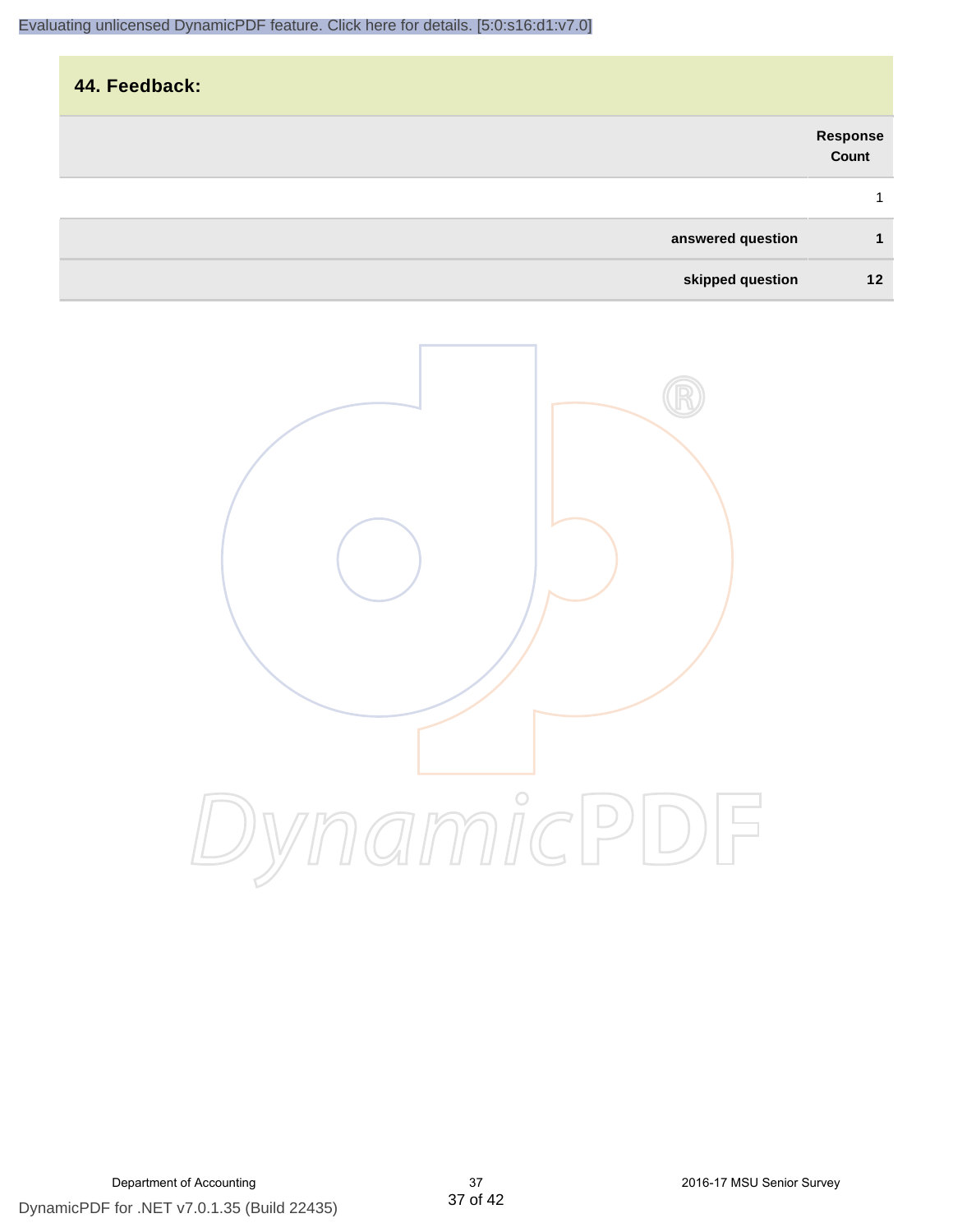|                                                 |  | <b>Response</b><br><b>Percent</b> | <b>Response</b><br>Count |
|-------------------------------------------------|--|-----------------------------------|--------------------------|
| Accounting                                      |  | 0.0%                              | $\mathbf 0$              |
| Advertising                                     |  | 0.0%                              | $\pmb{0}$                |
| <b>Business Administration</b><br>(associate's) |  | 0.0%                              | $\pmb{0}$                |
| <b>Business Administration</b><br>(bachelor's)  |  | 0.0%                              | $\pmb{0}$                |
| <b>Business GIS (certificate)</b>               |  | 0.0%                              | $\mathbf 0$              |
| <b>Computer Information Systems</b>             |  | 0.0%                              | $\pmb{0}$                |
| <b>Computer Science</b>                         |  | 0.0%                              | $\mathbf 0$              |
| Economics                                       |  | 0.0%                              | $\pmb{0}$                |
| Finance                                         |  | 0.0%                              | $\pmb{0}$                |
| <b>Graphic Communications Media</b>             |  | 0.0%                              | $\mathbf 0$              |
| <b>International Business</b>                   |  | 0.0%                              | $\pmb{0}$                |
| Journalism                                      |  | 0.0%                              | $\mathbf 0$              |
| Management                                      |  | 0.0%                              | $\pmb{0}$                |
| Marketing                                       |  | 0.0%                              | $\,0\,$                  |
| Organizational Communication                    |  | 0.0%                              | $\pmb{0}$                |
| <b>Public Relations</b>                         |  | 0.0%                              | $\mathbf 0$              |
| <b>Television Production</b>                    |  | 0.0%                              | $\mathsf 0$              |
| <b>Telecommunications Systems</b><br>Mgmt       |  | 0.0%                              | $\mathbf 0$              |
| answered question                               |  | $\pmb{0}$                         |                          |
| skipped question                                |  | $13$                              |                          |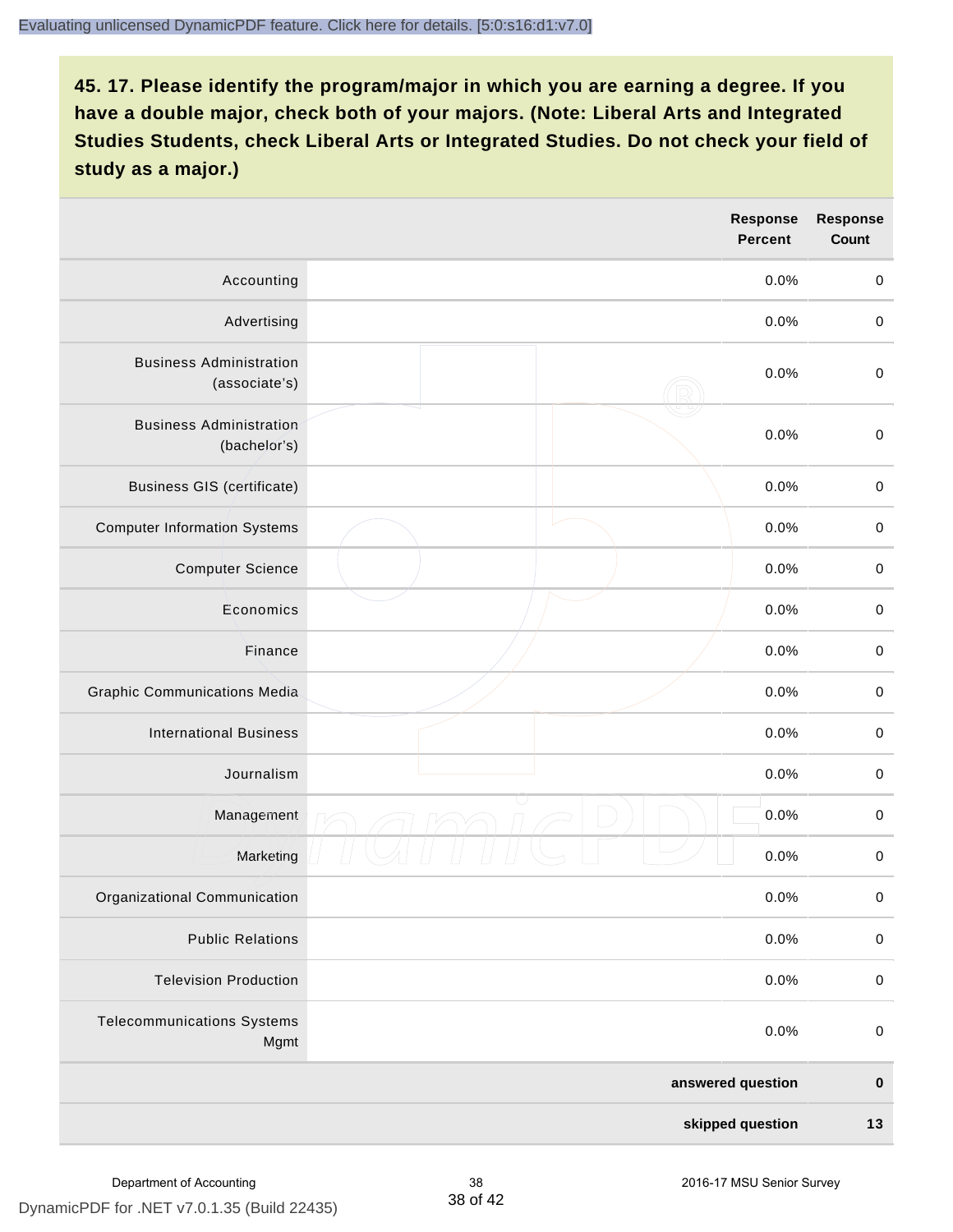| <b>Career &amp; Technical Education</b><br>(associate's) |  | 0.0% | $\pmb{0}$   |
|----------------------------------------------------------|--|------|-------------|
| <b>Career &amp; Technical Education</b><br>(bachelor's)  |  | 0.0% | $\mathbf 0$ |
| <b>Criminal Justice</b>                                  |  | 0.0% | $\,0\,$     |
| <b>Elementary School Education</b>                       |  | 0.0% | $\,0\,$     |
| Health & Physical Education                              |  | 0.0% | $\,0\,$     |
| Interdisciplinary Early Childhood<br>Education           |  | 0.0% | $\pmb{0}$   |
| Learning & Behavior Disorders                            |  | 0.0% | $\,0\,$     |
| <b>Middle School Education</b>                           |  | 0.0% | $\mathbf 0$ |
| <b>Recreation &amp; Leisure Services</b>                 |  | 0.0% | $\mathbf 0$ |
| Social Work                                              |  | 0.0% | $\mathbf 0$ |
| Youth & Nonprofit Leadership                             |  | 0.0% | $\mathbf 0$ |
| Art                                                      |  | 0.0% | $\,0\,$     |
| Creative Writing (BFA)                                   |  | 0.0% | $\pmb{0}$   |
| English                                                  |  | 0.0% | $\pmb{0}$   |
| English Education (TESOL)                                |  | 0.0% | $\pmb{0}$   |
| Philosophy                                               |  | 0.0% | 0           |
| <b>International Affairs</b>                             |  | 0.0% | $\pmb{0}$   |
| <b>Political Science</b>                                 |  | 0.0% | $\mathbf 0$ |
| <b>Public Administration</b>                             |  | 0.0% | $\mathbf 0$ |
| answered question                                        |  |      | $\pmb{0}$   |
| skipped question                                         |  | 13   |             |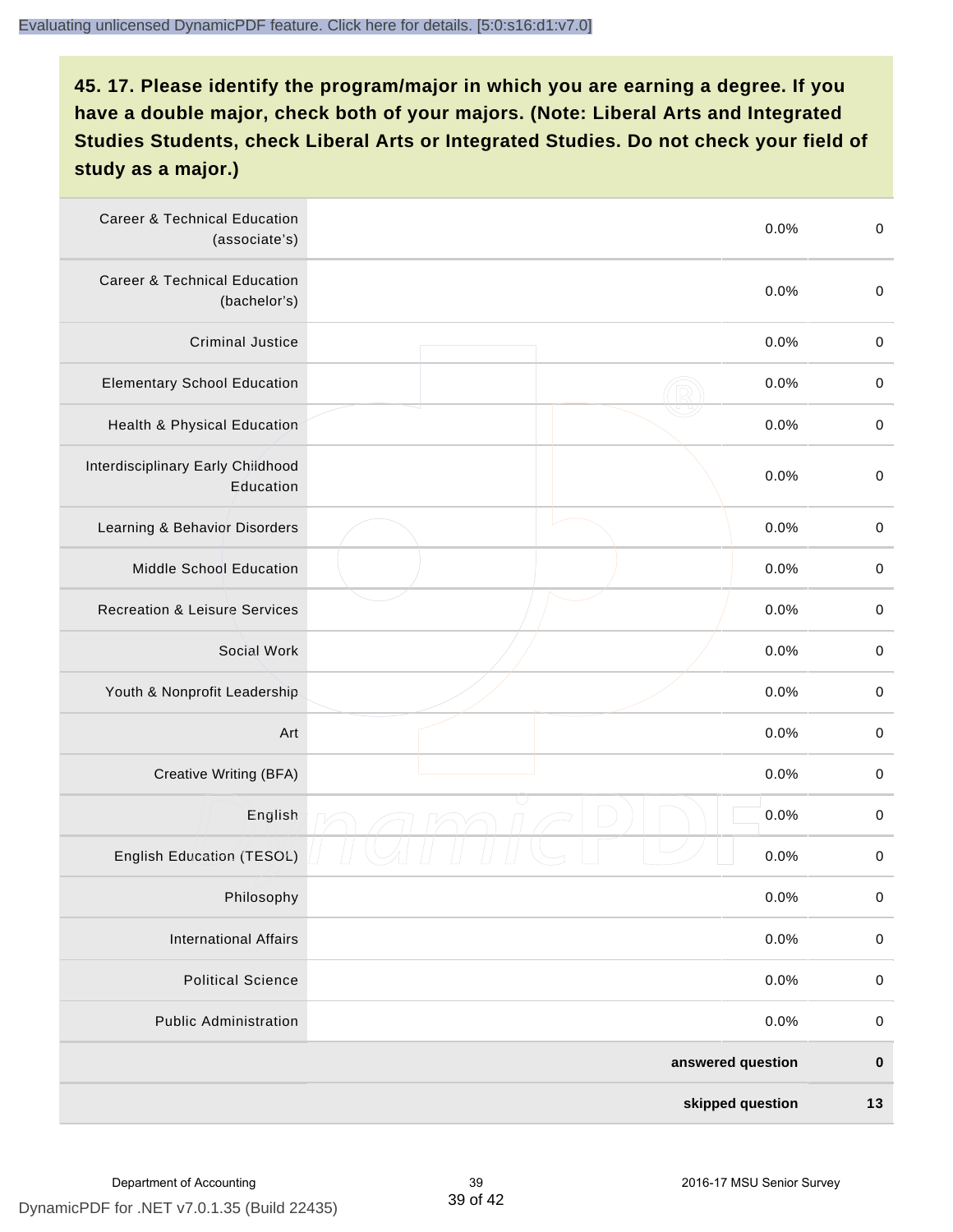| Sociology                                            | 0.0%               | $\mathbf 0$ |
|------------------------------------------------------|--------------------|-------------|
| History                                              | $0.0\%$            | $\pmb{0}$   |
| <b>Liberal Arts</b>                                  | 0.0%               | $\mathbf 0$ |
| French                                               | 0.0%               | $\pmb{0}$   |
| German                                               | 0.0%               | $\mathbf 0$ |
| Japanese                                             | 0.0%               | $\mathbf 0$ |
| Spanish                                              | 0.0%               | $\pmb{0}$   |
| Music                                                | 0.0%               | $\pmb{0}$   |
| <b>Music Business</b>                                | 0.0%               | $\pmb{0}$   |
| Psychology                                           | 0.0%               | $\mathbf 0$ |
| Theatre                                              | 0.0%               | $\mathbf 0$ |
| Biology                                              | 0.0%               | $\mathbf 0$ |
| Wildlife & Conservation Biology                      | 0.0%               | $\mathbf 0$ |
| Chemistry                                            | 0.0%               | $\pmb{0}$   |
| <b>Applied Physics</b>                               | 0.0%<br>$\bigcirc$ | $\mathbf 0$ |
| <b>Engineering Physics</b>                           | 0.0%               | $\mathbf 0$ |
| Physics                                              | 0.0%               | $\mathbf 0$ |
| Geosciences                                          | 0.0%               | $\mathbf 0$ |
| <b>Civil Engineering Technology</b><br>(associate's) | 0.0%               | $\pmb{0}$   |
| <b>Civil Engineering Technology</b><br>(bachelor's)  | 0.0%               | $\mathbf 0$ |
| answered question                                    |                    | $\pmb{0}$   |
| skipped question                                     |                    | $13$        |

40 of 42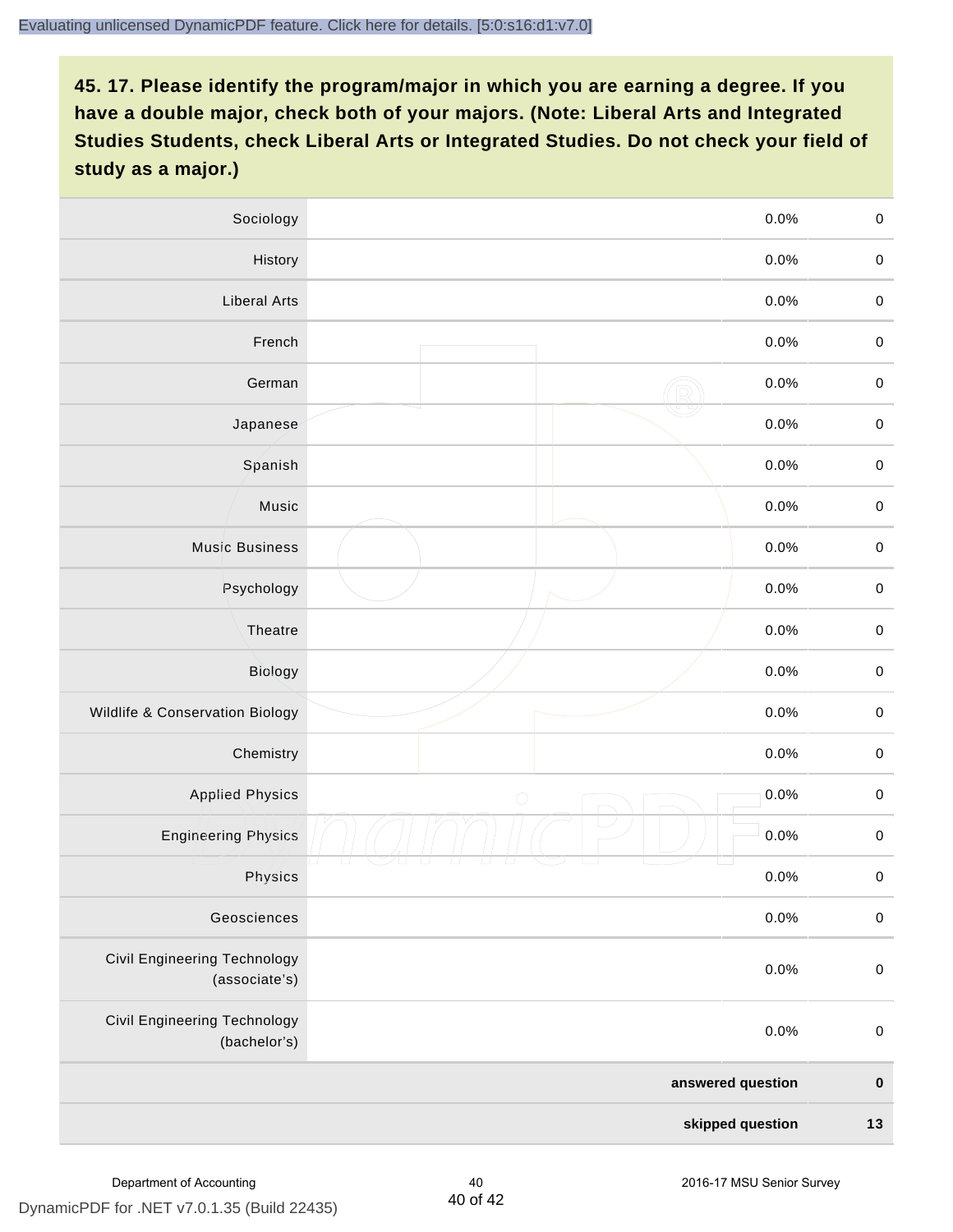| <b>Electromechanical Engineering</b><br>Technology |  | 0.0% | $\mathbf 0$ |
|----------------------------------------------------|--|------|-------------|
| <b>Engineering Graphics &amp; Design</b>           |  | 0.0% | $\mathbf 0$ |
| <b>Interior Design</b>                             |  | 0.0% | $\,0\,$     |
| Manufacturing Technology                           |  | 0.0% | $\,0\,$     |
| Occupational Safety and Health                     |  | 0.0% | $\pmb{0}$   |
| <b>Industrial Technology</b><br>(associate's)      |  | 0.0% | $\,0\,$     |
| <b>Mathematics</b>                                 |  | 0.0% | $\,0\,$     |
| <b>Telecommunications Systems</b><br>Mgmt          |  | 0.0% | $\,0\,$     |
| Agricultural Science & Technology<br>(associate's) |  | 0.0% | $\mathbf 0$ |
| Agricultural Science (bachelor's)                  |  | 0.0% | $\mathbf 0$ |
| Animal Technology/Animal-Equine                    |  | 0.0% | $\,0\,$     |
| Animal Technology/Vet Tech,<br>Pre-Vet             |  | 0.0% | $\,0\,$     |
| Athletic Training                                  |  | 0.0% | $\,0\,$     |
| <b>Communication Disorders</b>                     |  | 0.0% | $\,0\,$     |
| <b>Exercise Science</b>                            |  | 0.0% | $\pmb{0}$   |
| Nursing                                            |  | 0.0% | $\mathbf 0$ |
| Nursing/RN to BSN                                  |  | 0.0% | $\pmb{0}$   |
| Nutrition, Dietetics, & Food Mgmt                  |  | 0.0% | $\,0\,$     |
| answered question                                  |  |      | $\pmb{0}$   |
| skipped question                                   |  |      | $13$        |